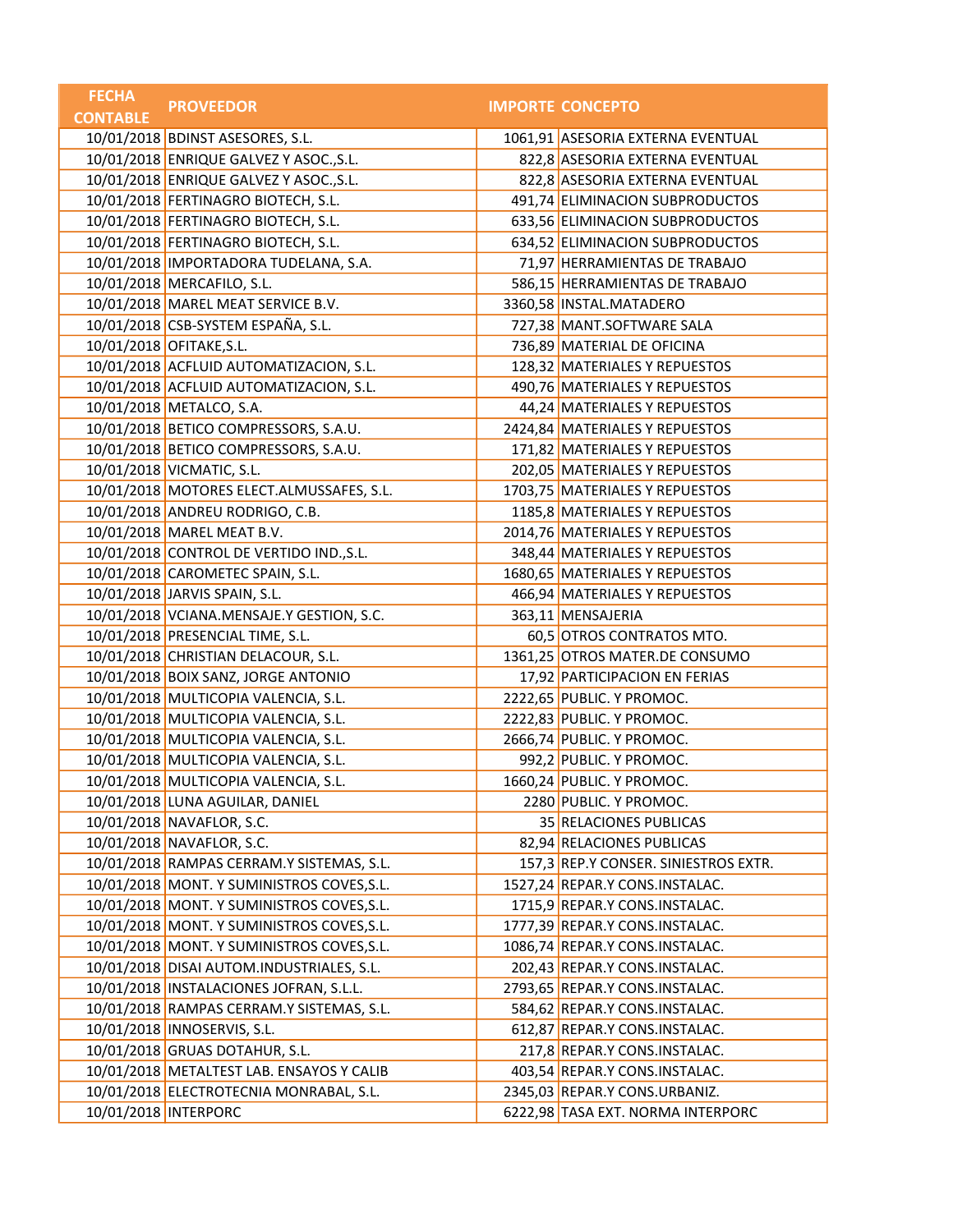| <b>CONTABLE</b><br>17/01/2018 SEI EFICIENCIA ENRGETICA, S.L.<br>1452 DEPURADORA AGUA MATADERO<br>17/01/2018 DISPROIN LEVANTE, S.L.<br>57,33 MTO.EQUIPOS OFICINA<br>23/01/2018 TELEFONICA DE ESPAÑA, S.A.<br>37,95 CONSUM.TELEF.PROPIOS<br>23/01/2018 TELEFONICA DE ESPAÑA, S.A.<br>567,14 CONSUM.TELEF.PROPIOS<br>23/01/2018 TELEFONICA SERV.MOVILES, S.A.<br>42,35 CONSUM.TELEF.PROPIOS<br>23/01/2018 S.ESTATAL CORREOS Y TELEGR.SA<br>170,8 FRANQUEO<br>23/01/2018 REPSOL BUTANO, S.A.<br>1842,94 GASES MATADERO<br>23/01/2018 PRESENCIAL TIME, S.L.<br>60,5 OTROS CONTRATOS MTO.<br>23/01/2018 QUINSU, S.L.<br>1374,22 OTROS MATER.DE CONSUMO<br>23/01/2018 AZPEITIA JOSE ANGEL<br>2417,58 PUBLIC. Y PROMOC.<br>23/01/2018 TRANSP.ALFONSO ZAMORANO, S.L.<br>125,08 REPAR.Y CONS.INSTALAC.<br>23/01/2018 CASMAR 2000, S.A.<br>246,84 ROPA Y VESTUARIO<br>24/01/2018 GIL INDUSTRIAS GRAFICAS, S.L.<br>314,6 MATERIAL DE OFICINA<br>24/01/2018 GIL INDUSTRIAS GRAFICAS, S.L.<br>416,24 MATERIAL DE OFICINA<br>24/01/2018 VAL-SUR, S.L.<br>197,15 OTROS MATER.DE CONSUMO<br>24/01/2018 ADDO IMPRESORES, S.A.L.<br>131,29 PUBLIC.Y PROMOC.<br>25/01/2018 ENRIQUE GALVEZ Y ASOC., S.L.<br>822,8 ASESORIA EXTERNA EVENTUAL<br>25/01/2018 HERNANDEZ MAGUREGUI, S.A.<br>1328,38 COMPRAS<br>25/01/2018 MARTIN CONTRERAS, FRANCISCO A.<br>23,62 COMPRAS<br>25/01/2018 MARTIN CONTRERAS, FRANCISCO A.<br>65,4 COMPRAS<br>25/01/2018 MOLINER VELIZ, Mª FRANCISCA<br>204 COMPRAS<br>25/01/2018 TELEFONICA DE ESPAÑA, S.A.<br>35 CONSUM.TELEF.PROPIOS<br>25/01/2018 TELEFONICA DE ESPAÑA, S.A.<br>30,01 CONSUM.TELEF.PROPIOS<br>25/01/2018 TELEFONICA DE ESPAÑA, S.A.<br>33,3 CONSUM.TELEF.PROPIOS<br>25/01/2018 VODAFONE ESPAÑA, S.A.<br>1841,69 CONSUM.TELEF.PROPIOS<br>25/01/2018 EDP ENERGIA, S.A.<br>939,2 CONSUMOS ELECTRICIDAD<br>25/01/2018 EDP ENERGIA, S.A.<br>392,8 CONSUMOS ELECTRICIDAD<br>25/01/2018 EDP ENERGIA, S.A.<br>545,82 CONSUMOS ELECTRICIDAD<br>25/01/2018 RESID-CONTROL, S.L.<br>3953,1 ELIMIN.FILTRADO DEPURADORA<br>25/01/2018 ORIG.SPAIN PROD.VALENCIANOS, SL<br>986,26 GTOS.DE REPRESENTACION<br>25/01/2018 TEOFILO ROSETE, S.L.<br>488,04 HERRAMIENTAS DE TRABAJO<br>25/01/2018 MERCAFILO, S.L.<br>569,79 HERRAMIENTAS DE TRABAJO<br>25/01/2018 MERCAFILO, S.L.<br>192,5 HERRAMIENTAS DE TRABAJO<br>25/01/2018 FABRE TALL, S.L.<br>395,71 HERRAMIENTAS DE TRABAJO<br>25/01/2018 MERCAFILO, S.L.<br>29,67 HERRAMIENTAS DE TRABAJO<br>25/01/2018 MERCAFILO, S.L.<br>981,23 HERRAMIENTAS DE TRABAJO<br>25/01/2018 ELIS MANOMATIC, S.A.<br>1962,03 LAVANDERIA DE VESTUARIOS<br>25/01/2018 PPS, S.A.<br>4092,91 LIMPIEZA DESPOJOS<br>25/01/2018 PPS, S.A.<br>1190,31 LIMPIEZA DESPOJOS<br>25/01/2018 PPS, S.A.<br>19,62 LIMPIEZA DESPOJOS<br>25/01/2018 PPS, S.A.<br>1208,43 LIMPIEZA DESPOJOS<br>25/01/2018 PPS, S.A.<br>3731,37 LIMPIEZA DESPOJOS<br>25/01/2018 PPS, S.A.<br>3595,59 LIMPIEZA DESPOJOS<br>25/01/2018 PPS, S.A.<br>3930,18 LIMPIEZA DESPOJOS<br>25/01/2018 PPS, S.A.<br>4003,82 LIMPIEZA DESPOJOS<br>25/01/2018 PPS, S.A.<br>14,67 LIMPIEZA DESPOJOS<br>25/01/2018 ACCIONA FACILITY SERVICES, S.A<br>57419,67 LIMPIEZA INDUSTRIAL INTERIOR<br>25/01/2018 DISPROIN LEVANTE, S.L.<br>324,64 MATERIAL DE OFICINA | <b>FECHA</b> | <b>PROVEEDOR</b> | <b>IMPORTE CONCEPTO</b> |
|---------------------------------------------------------------------------------------------------------------------------------------------------------------------------------------------------------------------------------------------------------------------------------------------------------------------------------------------------------------------------------------------------------------------------------------------------------------------------------------------------------------------------------------------------------------------------------------------------------------------------------------------------------------------------------------------------------------------------------------------------------------------------------------------------------------------------------------------------------------------------------------------------------------------------------------------------------------------------------------------------------------------------------------------------------------------------------------------------------------------------------------------------------------------------------------------------------------------------------------------------------------------------------------------------------------------------------------------------------------------------------------------------------------------------------------------------------------------------------------------------------------------------------------------------------------------------------------------------------------------------------------------------------------------------------------------------------------------------------------------------------------------------------------------------------------------------------------------------------------------------------------------------------------------------------------------------------------------------------------------------------------------------------------------------------------------------------------------------------------------------------------------------------------------------------------------------------------------------------------------------------------------------------------------------------------------------------------------------------------------------------------------------------------------------------------------------------------------------------------------------------------------------------------------------------------------------------------------------------------------------------------------------------------------------------------------------------------------------------------------------------------------------------------------------------------------------------------------------------------------------------------------------------------------------------------------------------------------------------------------------------------------------------------------------------------------------------------------------------------------------------------------------------------------------------------------------------------------------------------------|--------------|------------------|-------------------------|
|                                                                                                                                                                                                                                                                                                                                                                                                                                                                                                                                                                                                                                                                                                                                                                                                                                                                                                                                                                                                                                                                                                                                                                                                                                                                                                                                                                                                                                                                                                                                                                                                                                                                                                                                                                                                                                                                                                                                                                                                                                                                                                                                                                                                                                                                                                                                                                                                                                                                                                                                                                                                                                                                                                                                                                                                                                                                                                                                                                                                                                                                                                                                                                                                                                             |              |                  |                         |
|                                                                                                                                                                                                                                                                                                                                                                                                                                                                                                                                                                                                                                                                                                                                                                                                                                                                                                                                                                                                                                                                                                                                                                                                                                                                                                                                                                                                                                                                                                                                                                                                                                                                                                                                                                                                                                                                                                                                                                                                                                                                                                                                                                                                                                                                                                                                                                                                                                                                                                                                                                                                                                                                                                                                                                                                                                                                                                                                                                                                                                                                                                                                                                                                                                             |              |                  |                         |
|                                                                                                                                                                                                                                                                                                                                                                                                                                                                                                                                                                                                                                                                                                                                                                                                                                                                                                                                                                                                                                                                                                                                                                                                                                                                                                                                                                                                                                                                                                                                                                                                                                                                                                                                                                                                                                                                                                                                                                                                                                                                                                                                                                                                                                                                                                                                                                                                                                                                                                                                                                                                                                                                                                                                                                                                                                                                                                                                                                                                                                                                                                                                                                                                                                             |              |                  |                         |
|                                                                                                                                                                                                                                                                                                                                                                                                                                                                                                                                                                                                                                                                                                                                                                                                                                                                                                                                                                                                                                                                                                                                                                                                                                                                                                                                                                                                                                                                                                                                                                                                                                                                                                                                                                                                                                                                                                                                                                                                                                                                                                                                                                                                                                                                                                                                                                                                                                                                                                                                                                                                                                                                                                                                                                                                                                                                                                                                                                                                                                                                                                                                                                                                                                             |              |                  |                         |
|                                                                                                                                                                                                                                                                                                                                                                                                                                                                                                                                                                                                                                                                                                                                                                                                                                                                                                                                                                                                                                                                                                                                                                                                                                                                                                                                                                                                                                                                                                                                                                                                                                                                                                                                                                                                                                                                                                                                                                                                                                                                                                                                                                                                                                                                                                                                                                                                                                                                                                                                                                                                                                                                                                                                                                                                                                                                                                                                                                                                                                                                                                                                                                                                                                             |              |                  |                         |
|                                                                                                                                                                                                                                                                                                                                                                                                                                                                                                                                                                                                                                                                                                                                                                                                                                                                                                                                                                                                                                                                                                                                                                                                                                                                                                                                                                                                                                                                                                                                                                                                                                                                                                                                                                                                                                                                                                                                                                                                                                                                                                                                                                                                                                                                                                                                                                                                                                                                                                                                                                                                                                                                                                                                                                                                                                                                                                                                                                                                                                                                                                                                                                                                                                             |              |                  |                         |
|                                                                                                                                                                                                                                                                                                                                                                                                                                                                                                                                                                                                                                                                                                                                                                                                                                                                                                                                                                                                                                                                                                                                                                                                                                                                                                                                                                                                                                                                                                                                                                                                                                                                                                                                                                                                                                                                                                                                                                                                                                                                                                                                                                                                                                                                                                                                                                                                                                                                                                                                                                                                                                                                                                                                                                                                                                                                                                                                                                                                                                                                                                                                                                                                                                             |              |                  |                         |
|                                                                                                                                                                                                                                                                                                                                                                                                                                                                                                                                                                                                                                                                                                                                                                                                                                                                                                                                                                                                                                                                                                                                                                                                                                                                                                                                                                                                                                                                                                                                                                                                                                                                                                                                                                                                                                                                                                                                                                                                                                                                                                                                                                                                                                                                                                                                                                                                                                                                                                                                                                                                                                                                                                                                                                                                                                                                                                                                                                                                                                                                                                                                                                                                                                             |              |                  |                         |
|                                                                                                                                                                                                                                                                                                                                                                                                                                                                                                                                                                                                                                                                                                                                                                                                                                                                                                                                                                                                                                                                                                                                                                                                                                                                                                                                                                                                                                                                                                                                                                                                                                                                                                                                                                                                                                                                                                                                                                                                                                                                                                                                                                                                                                                                                                                                                                                                                                                                                                                                                                                                                                                                                                                                                                                                                                                                                                                                                                                                                                                                                                                                                                                                                                             |              |                  |                         |
|                                                                                                                                                                                                                                                                                                                                                                                                                                                                                                                                                                                                                                                                                                                                                                                                                                                                                                                                                                                                                                                                                                                                                                                                                                                                                                                                                                                                                                                                                                                                                                                                                                                                                                                                                                                                                                                                                                                                                                                                                                                                                                                                                                                                                                                                                                                                                                                                                                                                                                                                                                                                                                                                                                                                                                                                                                                                                                                                                                                                                                                                                                                                                                                                                                             |              |                  |                         |
|                                                                                                                                                                                                                                                                                                                                                                                                                                                                                                                                                                                                                                                                                                                                                                                                                                                                                                                                                                                                                                                                                                                                                                                                                                                                                                                                                                                                                                                                                                                                                                                                                                                                                                                                                                                                                                                                                                                                                                                                                                                                                                                                                                                                                                                                                                                                                                                                                                                                                                                                                                                                                                                                                                                                                                                                                                                                                                                                                                                                                                                                                                                                                                                                                                             |              |                  |                         |
|                                                                                                                                                                                                                                                                                                                                                                                                                                                                                                                                                                                                                                                                                                                                                                                                                                                                                                                                                                                                                                                                                                                                                                                                                                                                                                                                                                                                                                                                                                                                                                                                                                                                                                                                                                                                                                                                                                                                                                                                                                                                                                                                                                                                                                                                                                                                                                                                                                                                                                                                                                                                                                                                                                                                                                                                                                                                                                                                                                                                                                                                                                                                                                                                                                             |              |                  |                         |
|                                                                                                                                                                                                                                                                                                                                                                                                                                                                                                                                                                                                                                                                                                                                                                                                                                                                                                                                                                                                                                                                                                                                                                                                                                                                                                                                                                                                                                                                                                                                                                                                                                                                                                                                                                                                                                                                                                                                                                                                                                                                                                                                                                                                                                                                                                                                                                                                                                                                                                                                                                                                                                                                                                                                                                                                                                                                                                                                                                                                                                                                                                                                                                                                                                             |              |                  |                         |
|                                                                                                                                                                                                                                                                                                                                                                                                                                                                                                                                                                                                                                                                                                                                                                                                                                                                                                                                                                                                                                                                                                                                                                                                                                                                                                                                                                                                                                                                                                                                                                                                                                                                                                                                                                                                                                                                                                                                                                                                                                                                                                                                                                                                                                                                                                                                                                                                                                                                                                                                                                                                                                                                                                                                                                                                                                                                                                                                                                                                                                                                                                                                                                                                                                             |              |                  |                         |
|                                                                                                                                                                                                                                                                                                                                                                                                                                                                                                                                                                                                                                                                                                                                                                                                                                                                                                                                                                                                                                                                                                                                                                                                                                                                                                                                                                                                                                                                                                                                                                                                                                                                                                                                                                                                                                                                                                                                                                                                                                                                                                                                                                                                                                                                                                                                                                                                                                                                                                                                                                                                                                                                                                                                                                                                                                                                                                                                                                                                                                                                                                                                                                                                                                             |              |                  |                         |
|                                                                                                                                                                                                                                                                                                                                                                                                                                                                                                                                                                                                                                                                                                                                                                                                                                                                                                                                                                                                                                                                                                                                                                                                                                                                                                                                                                                                                                                                                                                                                                                                                                                                                                                                                                                                                                                                                                                                                                                                                                                                                                                                                                                                                                                                                                                                                                                                                                                                                                                                                                                                                                                                                                                                                                                                                                                                                                                                                                                                                                                                                                                                                                                                                                             |              |                  |                         |
|                                                                                                                                                                                                                                                                                                                                                                                                                                                                                                                                                                                                                                                                                                                                                                                                                                                                                                                                                                                                                                                                                                                                                                                                                                                                                                                                                                                                                                                                                                                                                                                                                                                                                                                                                                                                                                                                                                                                                                                                                                                                                                                                                                                                                                                                                                                                                                                                                                                                                                                                                                                                                                                                                                                                                                                                                                                                                                                                                                                                                                                                                                                                                                                                                                             |              |                  |                         |
|                                                                                                                                                                                                                                                                                                                                                                                                                                                                                                                                                                                                                                                                                                                                                                                                                                                                                                                                                                                                                                                                                                                                                                                                                                                                                                                                                                                                                                                                                                                                                                                                                                                                                                                                                                                                                                                                                                                                                                                                                                                                                                                                                                                                                                                                                                                                                                                                                                                                                                                                                                                                                                                                                                                                                                                                                                                                                                                                                                                                                                                                                                                                                                                                                                             |              |                  |                         |
|                                                                                                                                                                                                                                                                                                                                                                                                                                                                                                                                                                                                                                                                                                                                                                                                                                                                                                                                                                                                                                                                                                                                                                                                                                                                                                                                                                                                                                                                                                                                                                                                                                                                                                                                                                                                                                                                                                                                                                                                                                                                                                                                                                                                                                                                                                                                                                                                                                                                                                                                                                                                                                                                                                                                                                                                                                                                                                                                                                                                                                                                                                                                                                                                                                             |              |                  |                         |
|                                                                                                                                                                                                                                                                                                                                                                                                                                                                                                                                                                                                                                                                                                                                                                                                                                                                                                                                                                                                                                                                                                                                                                                                                                                                                                                                                                                                                                                                                                                                                                                                                                                                                                                                                                                                                                                                                                                                                                                                                                                                                                                                                                                                                                                                                                                                                                                                                                                                                                                                                                                                                                                                                                                                                                                                                                                                                                                                                                                                                                                                                                                                                                                                                                             |              |                  |                         |
|                                                                                                                                                                                                                                                                                                                                                                                                                                                                                                                                                                                                                                                                                                                                                                                                                                                                                                                                                                                                                                                                                                                                                                                                                                                                                                                                                                                                                                                                                                                                                                                                                                                                                                                                                                                                                                                                                                                                                                                                                                                                                                                                                                                                                                                                                                                                                                                                                                                                                                                                                                                                                                                                                                                                                                                                                                                                                                                                                                                                                                                                                                                                                                                                                                             |              |                  |                         |
|                                                                                                                                                                                                                                                                                                                                                                                                                                                                                                                                                                                                                                                                                                                                                                                                                                                                                                                                                                                                                                                                                                                                                                                                                                                                                                                                                                                                                                                                                                                                                                                                                                                                                                                                                                                                                                                                                                                                                                                                                                                                                                                                                                                                                                                                                                                                                                                                                                                                                                                                                                                                                                                                                                                                                                                                                                                                                                                                                                                                                                                                                                                                                                                                                                             |              |                  |                         |
|                                                                                                                                                                                                                                                                                                                                                                                                                                                                                                                                                                                                                                                                                                                                                                                                                                                                                                                                                                                                                                                                                                                                                                                                                                                                                                                                                                                                                                                                                                                                                                                                                                                                                                                                                                                                                                                                                                                                                                                                                                                                                                                                                                                                                                                                                                                                                                                                                                                                                                                                                                                                                                                                                                                                                                                                                                                                                                                                                                                                                                                                                                                                                                                                                                             |              |                  |                         |
|                                                                                                                                                                                                                                                                                                                                                                                                                                                                                                                                                                                                                                                                                                                                                                                                                                                                                                                                                                                                                                                                                                                                                                                                                                                                                                                                                                                                                                                                                                                                                                                                                                                                                                                                                                                                                                                                                                                                                                                                                                                                                                                                                                                                                                                                                                                                                                                                                                                                                                                                                                                                                                                                                                                                                                                                                                                                                                                                                                                                                                                                                                                                                                                                                                             |              |                  |                         |
|                                                                                                                                                                                                                                                                                                                                                                                                                                                                                                                                                                                                                                                                                                                                                                                                                                                                                                                                                                                                                                                                                                                                                                                                                                                                                                                                                                                                                                                                                                                                                                                                                                                                                                                                                                                                                                                                                                                                                                                                                                                                                                                                                                                                                                                                                                                                                                                                                                                                                                                                                                                                                                                                                                                                                                                                                                                                                                                                                                                                                                                                                                                                                                                                                                             |              |                  |                         |
|                                                                                                                                                                                                                                                                                                                                                                                                                                                                                                                                                                                                                                                                                                                                                                                                                                                                                                                                                                                                                                                                                                                                                                                                                                                                                                                                                                                                                                                                                                                                                                                                                                                                                                                                                                                                                                                                                                                                                                                                                                                                                                                                                                                                                                                                                                                                                                                                                                                                                                                                                                                                                                                                                                                                                                                                                                                                                                                                                                                                                                                                                                                                                                                                                                             |              |                  |                         |
|                                                                                                                                                                                                                                                                                                                                                                                                                                                                                                                                                                                                                                                                                                                                                                                                                                                                                                                                                                                                                                                                                                                                                                                                                                                                                                                                                                                                                                                                                                                                                                                                                                                                                                                                                                                                                                                                                                                                                                                                                                                                                                                                                                                                                                                                                                                                                                                                                                                                                                                                                                                                                                                                                                                                                                                                                                                                                                                                                                                                                                                                                                                                                                                                                                             |              |                  |                         |
|                                                                                                                                                                                                                                                                                                                                                                                                                                                                                                                                                                                                                                                                                                                                                                                                                                                                                                                                                                                                                                                                                                                                                                                                                                                                                                                                                                                                                                                                                                                                                                                                                                                                                                                                                                                                                                                                                                                                                                                                                                                                                                                                                                                                                                                                                                                                                                                                                                                                                                                                                                                                                                                                                                                                                                                                                                                                                                                                                                                                                                                                                                                                                                                                                                             |              |                  |                         |
|                                                                                                                                                                                                                                                                                                                                                                                                                                                                                                                                                                                                                                                                                                                                                                                                                                                                                                                                                                                                                                                                                                                                                                                                                                                                                                                                                                                                                                                                                                                                                                                                                                                                                                                                                                                                                                                                                                                                                                                                                                                                                                                                                                                                                                                                                                                                                                                                                                                                                                                                                                                                                                                                                                                                                                                                                                                                                                                                                                                                                                                                                                                                                                                                                                             |              |                  |                         |
|                                                                                                                                                                                                                                                                                                                                                                                                                                                                                                                                                                                                                                                                                                                                                                                                                                                                                                                                                                                                                                                                                                                                                                                                                                                                                                                                                                                                                                                                                                                                                                                                                                                                                                                                                                                                                                                                                                                                                                                                                                                                                                                                                                                                                                                                                                                                                                                                                                                                                                                                                                                                                                                                                                                                                                                                                                                                                                                                                                                                                                                                                                                                                                                                                                             |              |                  |                         |
|                                                                                                                                                                                                                                                                                                                                                                                                                                                                                                                                                                                                                                                                                                                                                                                                                                                                                                                                                                                                                                                                                                                                                                                                                                                                                                                                                                                                                                                                                                                                                                                                                                                                                                                                                                                                                                                                                                                                                                                                                                                                                                                                                                                                                                                                                                                                                                                                                                                                                                                                                                                                                                                                                                                                                                                                                                                                                                                                                                                                                                                                                                                                                                                                                                             |              |                  |                         |
|                                                                                                                                                                                                                                                                                                                                                                                                                                                                                                                                                                                                                                                                                                                                                                                                                                                                                                                                                                                                                                                                                                                                                                                                                                                                                                                                                                                                                                                                                                                                                                                                                                                                                                                                                                                                                                                                                                                                                                                                                                                                                                                                                                                                                                                                                                                                                                                                                                                                                                                                                                                                                                                                                                                                                                                                                                                                                                                                                                                                                                                                                                                                                                                                                                             |              |                  |                         |
|                                                                                                                                                                                                                                                                                                                                                                                                                                                                                                                                                                                                                                                                                                                                                                                                                                                                                                                                                                                                                                                                                                                                                                                                                                                                                                                                                                                                                                                                                                                                                                                                                                                                                                                                                                                                                                                                                                                                                                                                                                                                                                                                                                                                                                                                                                                                                                                                                                                                                                                                                                                                                                                                                                                                                                                                                                                                                                                                                                                                                                                                                                                                                                                                                                             |              |                  |                         |
|                                                                                                                                                                                                                                                                                                                                                                                                                                                                                                                                                                                                                                                                                                                                                                                                                                                                                                                                                                                                                                                                                                                                                                                                                                                                                                                                                                                                                                                                                                                                                                                                                                                                                                                                                                                                                                                                                                                                                                                                                                                                                                                                                                                                                                                                                                                                                                                                                                                                                                                                                                                                                                                                                                                                                                                                                                                                                                                                                                                                                                                                                                                                                                                                                                             |              |                  |                         |
|                                                                                                                                                                                                                                                                                                                                                                                                                                                                                                                                                                                                                                                                                                                                                                                                                                                                                                                                                                                                                                                                                                                                                                                                                                                                                                                                                                                                                                                                                                                                                                                                                                                                                                                                                                                                                                                                                                                                                                                                                                                                                                                                                                                                                                                                                                                                                                                                                                                                                                                                                                                                                                                                                                                                                                                                                                                                                                                                                                                                                                                                                                                                                                                                                                             |              |                  |                         |
|                                                                                                                                                                                                                                                                                                                                                                                                                                                                                                                                                                                                                                                                                                                                                                                                                                                                                                                                                                                                                                                                                                                                                                                                                                                                                                                                                                                                                                                                                                                                                                                                                                                                                                                                                                                                                                                                                                                                                                                                                                                                                                                                                                                                                                                                                                                                                                                                                                                                                                                                                                                                                                                                                                                                                                                                                                                                                                                                                                                                                                                                                                                                                                                                                                             |              |                  |                         |
|                                                                                                                                                                                                                                                                                                                                                                                                                                                                                                                                                                                                                                                                                                                                                                                                                                                                                                                                                                                                                                                                                                                                                                                                                                                                                                                                                                                                                                                                                                                                                                                                                                                                                                                                                                                                                                                                                                                                                                                                                                                                                                                                                                                                                                                                                                                                                                                                                                                                                                                                                                                                                                                                                                                                                                                                                                                                                                                                                                                                                                                                                                                                                                                                                                             |              |                  |                         |
|                                                                                                                                                                                                                                                                                                                                                                                                                                                                                                                                                                                                                                                                                                                                                                                                                                                                                                                                                                                                                                                                                                                                                                                                                                                                                                                                                                                                                                                                                                                                                                                                                                                                                                                                                                                                                                                                                                                                                                                                                                                                                                                                                                                                                                                                                                                                                                                                                                                                                                                                                                                                                                                                                                                                                                                                                                                                                                                                                                                                                                                                                                                                                                                                                                             |              |                  |                         |
|                                                                                                                                                                                                                                                                                                                                                                                                                                                                                                                                                                                                                                                                                                                                                                                                                                                                                                                                                                                                                                                                                                                                                                                                                                                                                                                                                                                                                                                                                                                                                                                                                                                                                                                                                                                                                                                                                                                                                                                                                                                                                                                                                                                                                                                                                                                                                                                                                                                                                                                                                                                                                                                                                                                                                                                                                                                                                                                                                                                                                                                                                                                                                                                                                                             |              |                  |                         |
|                                                                                                                                                                                                                                                                                                                                                                                                                                                                                                                                                                                                                                                                                                                                                                                                                                                                                                                                                                                                                                                                                                                                                                                                                                                                                                                                                                                                                                                                                                                                                                                                                                                                                                                                                                                                                                                                                                                                                                                                                                                                                                                                                                                                                                                                                                                                                                                                                                                                                                                                                                                                                                                                                                                                                                                                                                                                                                                                                                                                                                                                                                                                                                                                                                             |              |                  |                         |
|                                                                                                                                                                                                                                                                                                                                                                                                                                                                                                                                                                                                                                                                                                                                                                                                                                                                                                                                                                                                                                                                                                                                                                                                                                                                                                                                                                                                                                                                                                                                                                                                                                                                                                                                                                                                                                                                                                                                                                                                                                                                                                                                                                                                                                                                                                                                                                                                                                                                                                                                                                                                                                                                                                                                                                                                                                                                                                                                                                                                                                                                                                                                                                                                                                             |              |                  |                         |
|                                                                                                                                                                                                                                                                                                                                                                                                                                                                                                                                                                                                                                                                                                                                                                                                                                                                                                                                                                                                                                                                                                                                                                                                                                                                                                                                                                                                                                                                                                                                                                                                                                                                                                                                                                                                                                                                                                                                                                                                                                                                                                                                                                                                                                                                                                                                                                                                                                                                                                                                                                                                                                                                                                                                                                                                                                                                                                                                                                                                                                                                                                                                                                                                                                             |              |                  |                         |
|                                                                                                                                                                                                                                                                                                                                                                                                                                                                                                                                                                                                                                                                                                                                                                                                                                                                                                                                                                                                                                                                                                                                                                                                                                                                                                                                                                                                                                                                                                                                                                                                                                                                                                                                                                                                                                                                                                                                                                                                                                                                                                                                                                                                                                                                                                                                                                                                                                                                                                                                                                                                                                                                                                                                                                                                                                                                                                                                                                                                                                                                                                                                                                                                                                             |              |                  |                         |
|                                                                                                                                                                                                                                                                                                                                                                                                                                                                                                                                                                                                                                                                                                                                                                                                                                                                                                                                                                                                                                                                                                                                                                                                                                                                                                                                                                                                                                                                                                                                                                                                                                                                                                                                                                                                                                                                                                                                                                                                                                                                                                                                                                                                                                                                                                                                                                                                                                                                                                                                                                                                                                                                                                                                                                                                                                                                                                                                                                                                                                                                                                                                                                                                                                             |              |                  |                         |
|                                                                                                                                                                                                                                                                                                                                                                                                                                                                                                                                                                                                                                                                                                                                                                                                                                                                                                                                                                                                                                                                                                                                                                                                                                                                                                                                                                                                                                                                                                                                                                                                                                                                                                                                                                                                                                                                                                                                                                                                                                                                                                                                                                                                                                                                                                                                                                                                                                                                                                                                                                                                                                                                                                                                                                                                                                                                                                                                                                                                                                                                                                                                                                                                                                             |              |                  |                         |
|                                                                                                                                                                                                                                                                                                                                                                                                                                                                                                                                                                                                                                                                                                                                                                                                                                                                                                                                                                                                                                                                                                                                                                                                                                                                                                                                                                                                                                                                                                                                                                                                                                                                                                                                                                                                                                                                                                                                                                                                                                                                                                                                                                                                                                                                                                                                                                                                                                                                                                                                                                                                                                                                                                                                                                                                                                                                                                                                                                                                                                                                                                                                                                                                                                             |              |                  |                         |
|                                                                                                                                                                                                                                                                                                                                                                                                                                                                                                                                                                                                                                                                                                                                                                                                                                                                                                                                                                                                                                                                                                                                                                                                                                                                                                                                                                                                                                                                                                                                                                                                                                                                                                                                                                                                                                                                                                                                                                                                                                                                                                                                                                                                                                                                                                                                                                                                                                                                                                                                                                                                                                                                                                                                                                                                                                                                                                                                                                                                                                                                                                                                                                                                                                             |              |                  |                         |
|                                                                                                                                                                                                                                                                                                                                                                                                                                                                                                                                                                                                                                                                                                                                                                                                                                                                                                                                                                                                                                                                                                                                                                                                                                                                                                                                                                                                                                                                                                                                                                                                                                                                                                                                                                                                                                                                                                                                                                                                                                                                                                                                                                                                                                                                                                                                                                                                                                                                                                                                                                                                                                                                                                                                                                                                                                                                                                                                                                                                                                                                                                                                                                                                                                             |              |                  |                         |
|                                                                                                                                                                                                                                                                                                                                                                                                                                                                                                                                                                                                                                                                                                                                                                                                                                                                                                                                                                                                                                                                                                                                                                                                                                                                                                                                                                                                                                                                                                                                                                                                                                                                                                                                                                                                                                                                                                                                                                                                                                                                                                                                                                                                                                                                                                                                                                                                                                                                                                                                                                                                                                                                                                                                                                                                                                                                                                                                                                                                                                                                                                                                                                                                                                             |              |                  |                         |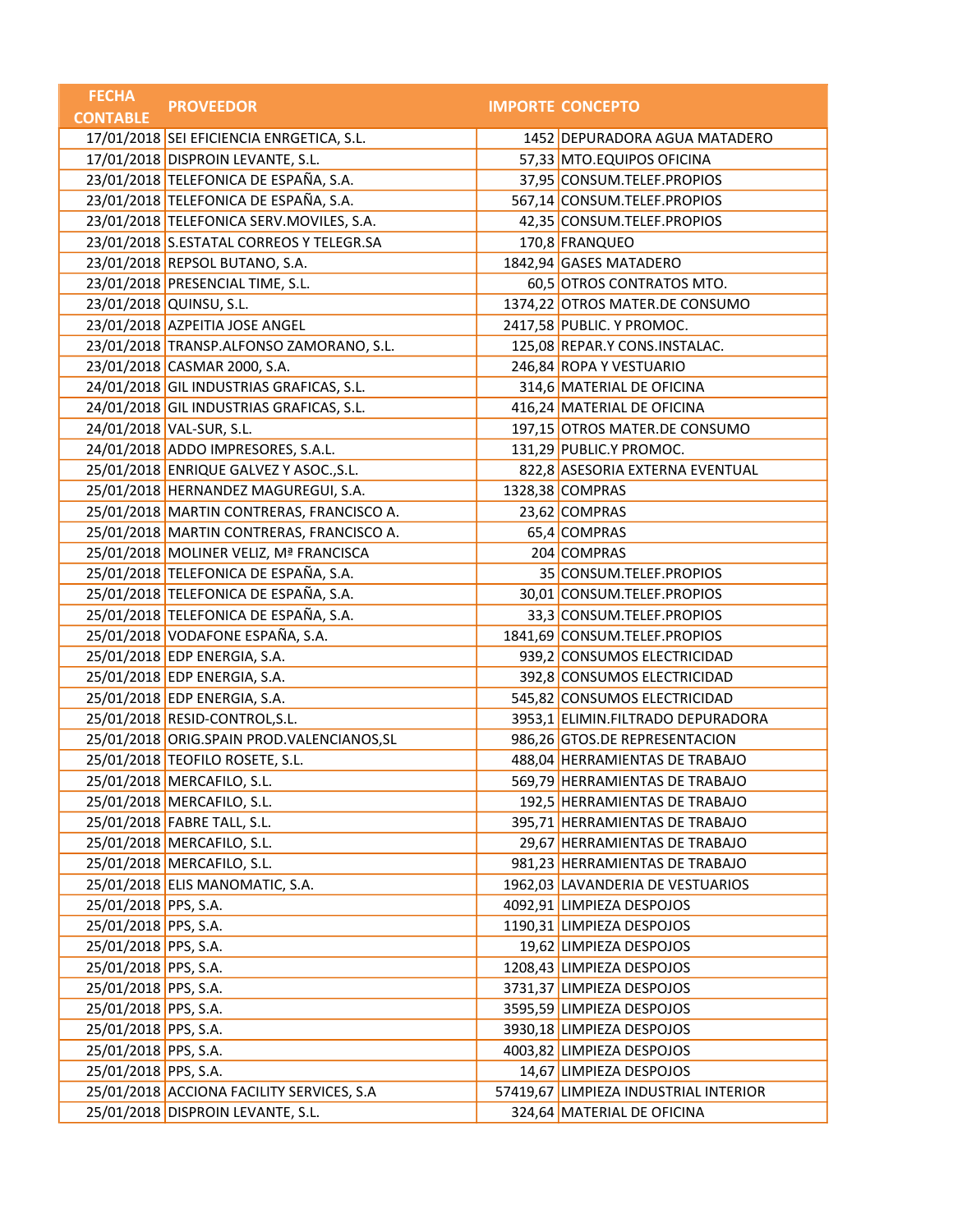| <b>FECHA</b>           | <b>PROVEEDOR</b>                           | <b>IMPORTE CONCEPTO</b>            |
|------------------------|--------------------------------------------|------------------------------------|
| <b>CONTABLE</b>        |                                            |                                    |
|                        | 25/01/2018 AMS SUMINSTROS VLC, S.L.        | 18,8 MATERIAL DE OFICINA           |
|                        | 25/01/2018 AZASA, INST.QUIR.Y MAT.GAN.SA   | 1268,9 MATERIALES Y REPUESTOS      |
|                        | 25/01/2018 AZASA, INST.QUIR.Y MAT.GAN.SA   | 440,44 MATERIALES Y REPUESTOS      |
|                        | 25/01/2018   IND.TECNICO ALIMENTARIA, S.A. | 2088,38 MATERIALES Y REPUESTOS     |
|                        | 25/01/2018 CULLIGAN ESPAÑA, S.A.           | 289,71 MATERIALES Y REPUESTOS      |
|                        | 25/01/2018 SUMINISTROS MARVAL, S.L.        | 507,87 MATERIALES Y REPUESTOS      |
|                        | 25/01/2018 MONT. Y SUMINISTROS COVES, S.L. | 249,74 MATERIALES Y REPUESTOS      |
|                        | 25/01/2018 COM. E IND. REPRO, S.L.         | 173,03 MATERIALES Y REPUESTOS      |
|                        | 25/01/2018 CAROMETEC SPAIN, S.L.           | 1200,19 MATERIALES Y REPUESTOS     |
|                        | 25/01/2018 DEXIBERICA SOL.IND., S.A.U.     | 190,16 MATERIALES Y REPUESTOS      |
|                        | 25/01/2018 DEXIBERICA SOL.IND., S.A.U.     | 64,61 MATERIALES Y REPUESTOS       |
|                        | 25/01/2018 MAREL MEAT SERVICE B.V.         | 1306,93 MATERIALES Y REPUESTOS     |
|                        | 25/01/2018 N.L.R. MENSAJEROS, S.L.         | 500,73 MENSAJERIA                  |
|                        | 25/01/2018 VCIANA.MENSAJE.Y GESTION, S.C.  | 75,15 MENSAJERIA                   |
|                        | 25/01/2018 COMPUTER SERV.Y MANTEN., S.L.   | 159,72 MTO.EQUIPOS INFORMAT.       |
|                        | 25/01/2018 ABC ARQUITECTURA MODULAR, S.L.  | 66,55 OTRAS INST.SALA DESP.PORCINO |
|                        | 25/01/2018 JOSE ANTONIO GARCIA, S.L.       | 364,73 OTROS MATER.DE CONSUMO      |
|                        | 25/01/2018 QUINSU, S.L.                    | 1374,22 OTROS MATER.DE CONSUMO     |
|                        | 25/01/2018 TAMARIT ORTEGA, JOSE LUIS       | 117,7 OTROS MATER.DE CONSUMO       |
|                        | 25/01/2018 KLÜBER LUBRICAT.GMBH IBER.S.C.  | 4801,69 OTROS MATER.DE CONSUMO     |
| 25/01/2018 CAIBA, S.A. |                                            | 1858,98 OTROS MATER.DE CONSUMO     |
| 25/01/2018 CAIBA, S.A. |                                            | 1590,18 OTROS MATER.DE CONSUMO     |
| 25/01/2018 SODESA      |                                            | 5226,84 OTROS MATER.DE CONSUMO     |
|                        | 25/01/2018 HIGIENE Y GESTION IND., S.L.    | 120 PRODUCTOS LIMPIEZA             |
|                        | 25/01/2018 GREMI DE CARNISSERS-XARCUTERS   | 2400 PROMOCION                     |
|                        | 25/01/2018 FLORS MONTAÑANA, S.L.           | 89,07 PUBLIC. Y PROMOC.            |
|                        | 25/01/2018 FLORS MONTAÑANA, S.L.           | 119,69 PUBLIC. Y PROMOC.           |
|                        | 25/01/2018 RUVI FLOR, S.L.                 | 33,88 PUBLIC.Y PROMOC.             |
|                        | 25/01/2018 FLOR-ALFA, S.L.                 | 5,14 PUBLIC.Y PROMOC.              |
|                        | 25/01/2018 LLUMS DECORATIVES, C.B.         | 580,8 PUBLIC.Y PROMOC.             |
|                        | 25/01/2018 PASTOR IRAGO, VICENTE           | 1089 PUBLIC.Y PROMOC.              |
|                        | 25/01/2018 FLORS MONTAÑANA, S.L.           | 46 RELACIONES PUBLICAS             |
|                        | 25/01/2018 GRANT THORNTON, S.L.            | 4815,8 REPAR.Y CONS.INSTALAC.      |
|                        | 25/01/2018 REPRESENTACIONES VA Y VE, S.L.  | 90,75 REPAR.Y CONS.INSTALAC.       |
|                        | 25/01/2018 MAVAINSA, S.L.                  | 2829,48 REPAR.Y CONS.INSTALAC.     |
|                        | 25/01/2018 MAVAINSA, S.L.                  | 1590,9 REPAR.Y CONS.INSTALAC.      |
|                        | 25/01/2018 MAVAINSA, S.L.                  | 2040,94 REPAR.Y CONS.INSTALAC.     |
|                        | 25/01/2018 MAVAINSA, S.L.                  | 1465,65 REPAR.Y CONS.INSTALAC.     |
|                        | 25/01/2018 MONT. Y SUMINISTROS COVES, S.L. | 335,96 REPAR.Y CONS.INSTALAC.      |
|                        | 25/01/2018 SANTOS Y TAMAIN, S.L.           | 2692,19 REPAR.Y CONS.INSTALAC.     |
|                        | 25/01/2018 SANTOS Y TAMAIN, S.L.           | 664,41 REPAR.Y CONS.INSTALAC.      |
|                        | 25/01/2018 INSTALACIONES JOFRAN, S.L.L.    | 1159,97 REPAR.Y CONS.INSTALAC.     |
|                        | 25/01/2018 MARTINEZ ARCE, SANTIAGO         | 539,9 REPAR.Y CONS.INSTALAC.       |
|                        | 25/01/2018 ALUMENTUM, S.L.                 | 39,02 REPAR.Y CONS.INSTALAC.       |
|                        | 25/01/2018 ALUMENTUM, S.L.                 | 235,67 REPAR.Y CONS.INSTALAC.      |
|                        | 25/01/2018 M.G.REHABILITACION INT.EDIF.    | 323,43 REPAR.Y CONS.INSTALAC.      |
|                        | 25/01/2018   INNOSERVIS, S.L.              | 374,86 REPAR.Y CONS.INSTALAC.      |
|                        | 25/01/2018 CASMAR 2000, S.A.               | 2357,48 ROPA Y VESTUARIO           |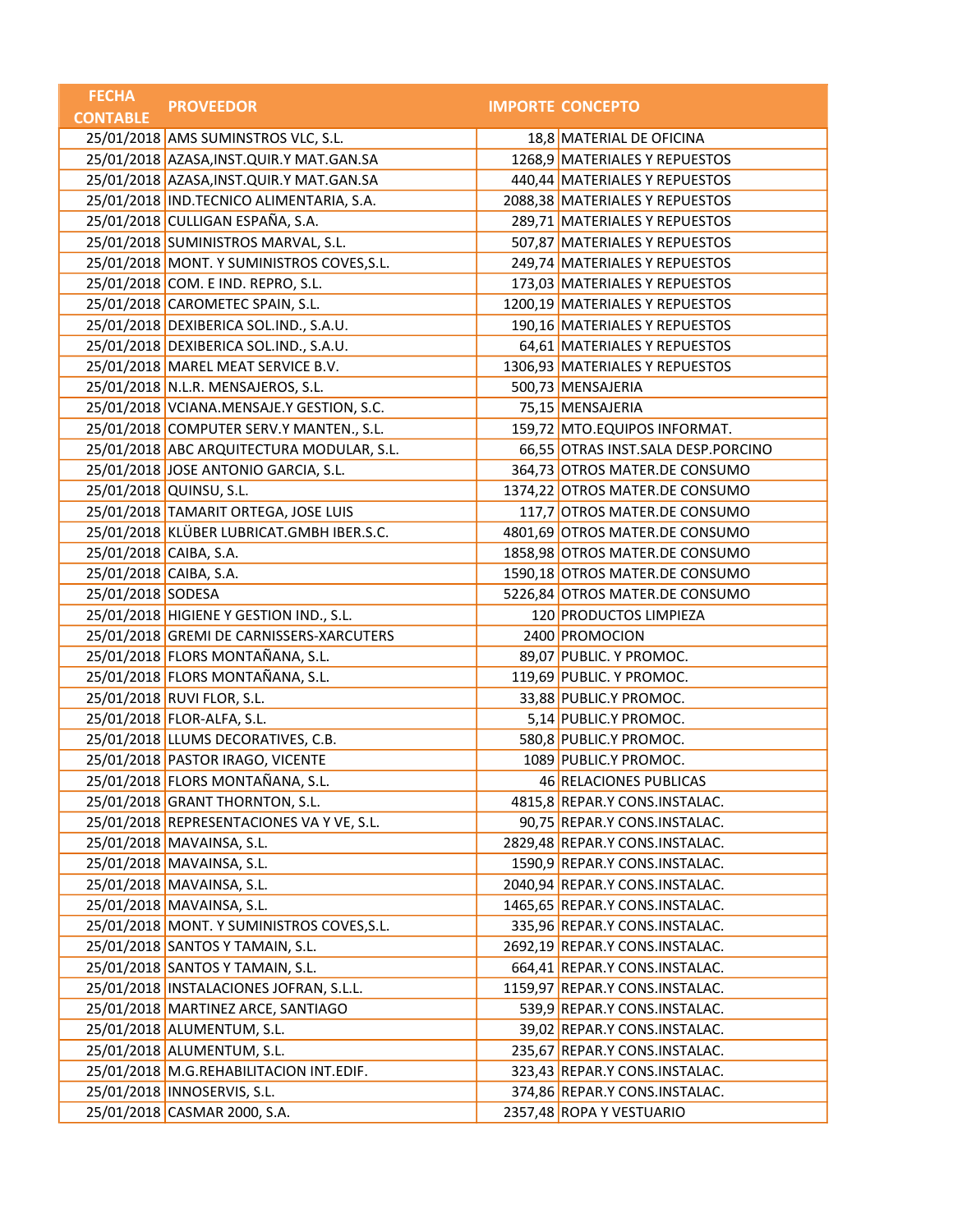| <b>FECHA</b>           | <b>PROVEEDOR</b>                           | <b>IMPORTE CONCEPTO</b>                |
|------------------------|--------------------------------------------|----------------------------------------|
| <b>CONTABLE</b>        |                                            |                                        |
|                        | 25/01/2018 REYSAN ATLANTIC, S.L.           | 1078,41 ROPA Y VESTUARIO               |
|                        | 25/01/2018 MONT. Y SUMINISTROS COVES, S.L. | 835,17 UTILLAJE MATADERO               |
|                        | 25/01/2018 VODAFONE ESPAÑA, S.A.           | 434,03 VIGILANCIA Y SEGURIDAD          |
|                        | 26/01/2018 IMPORTADORA TUDELANA, S.A.      | 508,2 MATERIALES Y REPUESTOS           |
|                        | 26/01/2018 IND.TECNICO ALIMENTARIA, S.A.   | 583,86 MATERIALES Y REPUESTOS          |
|                        | 26/01/2018 VICMATIC, S.L.                  | 630,08 MATERIALES Y REPUESTOS          |
|                        | 26/01/2018 CONTROL DE VERTIDO IND., S.L.   | 274,92 MATERIALES Y REPUESTOS          |
|                        | 26/01/2018 MAREL MEAT SERVICE B.V.         | 1493,28 MATERIALES Y REPUESTOS         |
|                        | 26/01/2018 JULIAN ALAGARDA MICO, S.L.      | 84,26 MATERIALES Y REPUESTOS           |
|                        | 26/01/2018 VIDRA FOC, S.A.                 | 102,85 OTROS MATER.DE CONSUMO          |
|                        | 26/01/2018 SOL.TEC.NCH ESPAÑOLA, S.L.      | 433,62 OTROS MATER.DE CONSUMO          |
|                        | 26/01/2018 WATER & PROCESS TECHNOLOGIES    | 2395,8 OTROS MATER.DE CONSUMO          |
|                        | 26/01/2018 WATER & PROCESS TECHNOLOGIES    | 1049,25 OTROS MATER.DE CONSUMO         |
|                        | 26/01/2018 ACFLUID AUTOMATIZACION, S.L.    | 3028,15 REPAR.Y CONS.INSTALAC.         |
|                        | 26/01/2018 DESATASCO EXPRESS, S.L.         | 423,5 REPAR.Y CONS.INSTALAC.           |
|                        | 26/01/2018 SALVADOR MONFORTE, SANTIAGO     | 84,7 REPAR.Y CONS.INSTALAC.            |
| 26/01/2018 INTERPORC   |                                            | 5371,82 TASA EXT. NORMA INTERPORC      |
| 26/01/2018 INTEROVIC   |                                            | 1225,37 TASA EXT.NORMA INTEROVIC       |
|                        | 29/01/2018   IBERDROLA, S.A.               | 1569,53 ELECT.POR CTA.TERCEROS         |
|                        | 30/01/2018 CULLIGAN ESPAÑA, S.A.           | 141,33 MATERIALES Y REPUESTOS          |
| 30/01/2018 CAIBA, S.A. |                                            | 2148,1 OTROS MATER.DE CONSUMO          |
|                        | 30/01/2018 FRANC LEVANTINA, S.L.           | 2128,39 REP.Y CONSER. SINIESTROS EXTR. |
|                        | 30/01/2018 MOTORES ELECT.ALMUSSAFES, S.L.  | 2826,94 REPAR.Y CONS.INSTALAC.         |
|                        | 30/01/2018 ALUMENTUM, S.L.                 | 269,32 REPAR.Y CONS.INSTALAC.          |
|                        | 31/01/2018 TEIXIDO CORRATGE FRANCISCO JAV  | 989,78 ASESOR.INFORMAT.                |
|                        | 31/01/2018 RC QUALITY CONSULTORES, S.L.    | 1573 ASESORAMIENTO CALIDAD             |
|                        | 31/01/2018 RC QUALITY CONSULTORES, S.L.    | 1573 ASESORAMIENTO CALIDAD             |
|                        | 31/01/2018 ARAPORC ENTIDAD DE INSP., S.L.  | 1864,91 ASESORAMIENTO CALIDAD          |
|                        | 31/01/2018 AENOR INTERNACIONAL, S.A.       | 872,41 ASESORAMIENTO CALIDAD           |
|                        | 31/01/2018 ZERTIUM LEGAL & MANAGEMENT, SL  | 3327,5 ASESORIA EXTERNA EVENTUAL       |
|                        | 31/01/2018 ZERTIUM LEGAL & MANAGEMENT, SL  | 3327,5 ASESORIA EXTERNA EVENTUAL       |
|                        | 31/01/2018 TERNERA NATURAL BALLESTER,S.L.  | 4551,19 COMPRAS                        |
|                        | 31/01/2018 VALBOVIS, S.L.                  | 487,35 COMPRAS                         |
|                        | 31/01/2018 SAURA VILANOVA, S.L.            | 759,32 COMPRAS                         |
|                        | 31/01/2018 HNOS. ORTI OLMOS SAT 8313       | 968,68 COMPRAS                         |
|                        | 31/01/2018 CARNES A.SORIANO E HIJOS, S.L.  | 639,92 COMPRAS                         |
|                        | 31/01/2018 S.AGR.Y GANAD. DE CHESTE, S.L.  | 5540,32 COMPRAS                        |
|                        | 31/01/2018 RIERA FERRER, ENRIQUE           | 4921,51 COMPRAS                        |
|                        | 31/01/2018 JAIME SANCHEZ TELLO, S.L.       | 1655,59 COMPRAS                        |
|                        | 31/01/2018 CARSI ALANDI, VICENTE           | 1074,67 COMPRAS                        |
|                        | 31/01/2018 VIÑOLES MONCHO, BLAS            | 293,33 COMPRAS                         |
|                        | 31/01/2018 DISCARVAL, S.L.                 | 2164,76 COMPRAS                        |
|                        | 31/01/2018 GANADOS BLAYET, S.L.            | 203,28 COMPRAS                         |
|                        | 31/01/2018 EMPR.M.VALENCIANA DE AGUAS, S.A | 4648,97 CONSUMOS AGUA POTABLE          |
|                        | 31/01/2018 EMPR.M.VALENCIANA DE AGUAS, S.A | 1524,03 CONSUMOS AGUA POTABLE          |
|                        | 31/01/2018 EDP ENERGIA, S.A.               | 926,88 CONSUMOS ELECTRICIDAD           |
|                        | 31/01/2018 EDP ENERGIA, S.A.               | 1010,89 CONSUMOS ELECTRICIDAD          |
|                        | 31/01/2018 EDP ENERGIA, S.A.               | 1359,69 CONSUMOS ELECTRICIDAD          |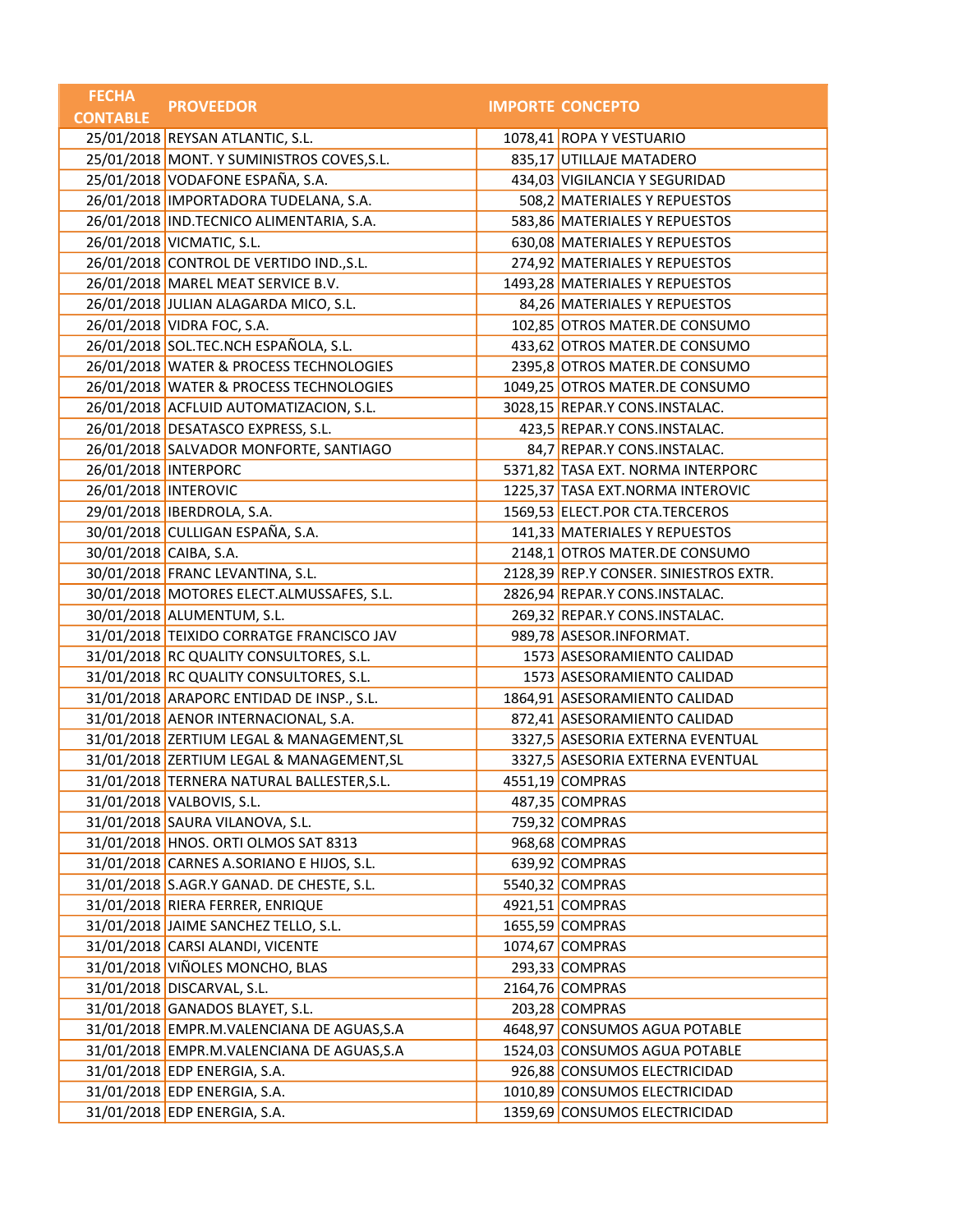| <b>FECHA</b>         | <b>PROVEEDOR</b>                           |                  | <b>IMPORTE CONCEPTO</b>                |
|----------------------|--------------------------------------------|------------------|----------------------------------------|
| <b>CONTABLE</b>      |                                            |                  |                                        |
|                      | 31/01/2018 PEREZ SAMPER, FLORENTINA        |                  | 790,1 CONTENC.CIVIL, ORDEN Y PENAL     |
|                      | 31/01/2018 PEREZ SAMPER, FLORENTINA        |                  | 374,46 CONTENC.CIVIL, ORDEN Y PENAL    |
|                      | 31/01/2018 LABORATORIOS TACSA, S.L.        |                  | 1344,31 CONTROL ANALIT.CARNES Y CANALE |
|                      | 31/01/2018 LABORATORIOS TACSA, S.L.        |                  | 82,28 CONTROL ANALIT.CARNES Y CANALE   |
|                      | 31/01/2018 LABORATORIOS TACSA, S.L.        |                  | 552,37 CONTROL ANALIT.CARNES Y CANALE  |
|                      | 31/01/2018 LABORATORIOS TACSA, S.L.        |                  | 481,58 CONTROL ANALIT.CARNES Y CANALE  |
|                      | 31/01/2018 ANTICIMEX 3D SANIDAD AMB., S.A. |                  | 471,9 DESRAT.Y DESINSEC.               |
|                      | 31/01/2018 RESID-CONTROL, S.L.             |                  | 3616,34 ELIMINACION LODOS DEPURADORA   |
|                      | 31/01/2018 ENDESA ENERGIA, S.A.            | 49718,88 ENERGIA |                                        |
|                      | 31/01/2018 ENDESA ENERGIA, S.A.            |                  | 7094,54 ENERGIA                        |
|                      | 31/01/2018 ENDESA ENERGIA, S.A.            | 87084,37 ENERGIA |                                        |
|                      | 31/01/2018 ENDESA ENERGIA, S.A.            |                  | 7602,19 ENERGIA                        |
|                      | 31/01/2018 TEIXIDO CORRATGE FRANCISCO JAV  |                  | 682,98 EQUIPO OFIC.MATADERO            |
|                      | 31/01/2018 AL AIR LIQUIDE ESPAÑA, S.A.     |                  | 2841,97 GASES MATADERO                 |
|                      | 31/01/2018   IMPORTADORA TUDELANA, S.A.    |                  | 738,1 HERRAMIENTAS DE TRABAJO          |
|                      | 31/01/2018 ADENEA INNOVA, S.A.             |                  | 534,82 HERRAMIENTAS DE TRABAJO         |
|                      | 31/01/2018 TEOFILO ROSETE, S.L.            |                  | 585,65 HERRAMIENTAS DE TRABAJO         |
|                      | 31/01/2018 DISAI AUTOM.INDUSTRIALES, S.L.  |                  | 100,91 HERRAMIENTAS DE TRABAJO         |
|                      | 31/01/2018 ELECTRO-STOCKS                  |                  | 577,44 HERRAMIENTAS DE TRABAJO         |
|                      | 31/01/2018   INDUSTRIAS YUK, S.A.          |                  | 15679,4 INSTAL.MATADERO                |
|                      | 31/01/2018 MAREL MEAT B.V.                 |                  | 329,61   INSTALACIONES MATADERO        |
|                      | 31/01/2018 ELIS MANOMATIC, S.A.            |                  | 2142,57 LAVANDERIA DE VESTUARIOS       |
|                      | 31/01/2018 ELIS MANOMATIC, S.A.            |                  | 570,56 LAVANDERIA DE VESTUARIOS        |
| 31/01/2018 PPS, S.A. |                                            |                  | 2721,85 LIMPIEZA DESPOJOS              |
| 31/01/2018 PPS, S.A. |                                            |                  | 4011,8 LIMPIEZA DESPOJOS               |
|                      | 31/01/2018 GRANT THORNTON, S.L.            |                  | 4815,8 LIMPIEZA DESPOJOS               |
| 31/01/2018 PPS, S.A. |                                            |                  | 28,31 LIMPIEZA DESPOJOS                |
|                      | 31/01/2018 S.A. AGRICULTORES DE LA VEGA    |                  | 2182,32 LIMPIEZA INDUSTRIAL            |
|                      | 31/01/2018 S.A. AGRICULTORES DE LA VEGA    |                  | 22296,14 LIMPIEZA INDUSTRIAL           |
|                      | 31/01/2018 S.A. AGRICULTORES DE LA VEGA    |                  | 20810,63 LIMPIEZA INDUSTRIAL           |
|                      | 31/01/2018 ILUNION LIMPIEZA Y MEDIO., S.A. |                  | 5045,49 LIMPIEZA OFICINAS              |
|                      | 31/01/2018 WORK MAN ACP SOC.COOPERATIVA    |                  | 653758,68 MAQUILA EXT.DESP.BÁSICO      |
|                      | 31/01/2018 OFITAKE, S.L.                   |                  | 568,25 MATERIAL DE OFICINA             |
|                      | 31/01/2018 JOSE ANTONIO GARCIA, S.L.       |                  | 816,82 MATERIALES Y REPUESTOS          |
|                      | 31/01/2018 SUGEIN, S.L.                    |                  | 86,33 MATERIALES Y REPUESTOS           |
|                      | 31/01/2018 ACFLUID AUTOMATIZACION, S.L.    |                  | 2022,6 MATERIALES Y REPUESTOS          |
|                      | 31/01/2018 IND.TECNICO ALIMENTARIA, S.A.   |                  | 2639,06 MATERIALES Y REPUESTOS         |
|                      | 31/01/2018 BETICO COMPRESSORS, S.A.U.      |                  | 239,58 MATERIALES Y REPUESTOS          |
|                      | 31/01/2018 BETICO COMPRESSORS, S.A.U.      |                  | 1214,72 MATERIALES Y REPUESTOS         |
|                      | 31/01/2018 GUERRERO COVES, S.L.            |                  | 240,12 MATERIALES Y REPUESTOS          |
|                      | 31/01/2018 VICMATIC, S.L.                  |                  | 262,19 MATERIALES Y REPUESTOS          |
|                      | 31/01/2018 COM. E IND. REPRO, S.L.         |                  | 352,84 MATERIALES Y REPUESTOS          |
|                      | 31/01/2018 TRANSMIVAL, S.L.                |                  | 722,1 MATERIALES Y REPUESTOS           |
|                      | 31/01/2018 MOTORES ELECT.ALMUSSAFES, S.L.  |                  | 1996,5 MATERIALES Y REPUESTOS          |
|                      | 31/01/2018 TECNICA IND.AZULEJERA, S.A.     |                  | 269,83 MATERIALES Y REPUESTOS          |
|                      | 31/01/2018 DIECAR ASOCIADOS, S.L.          |                  | 158,44 MATERIALES Y REPUESTOS          |
|                      | 31/01/2018 VIVA AQUA SERVICE SPAIN, S.A.   |                  | 444,71 MATERIALES Y REPUESTOS          |
|                      | 31/01/2018 JULIAN ALAGARDA MICO, S.L.      |                  | 41,49 MATERIALES Y REPUESTOS           |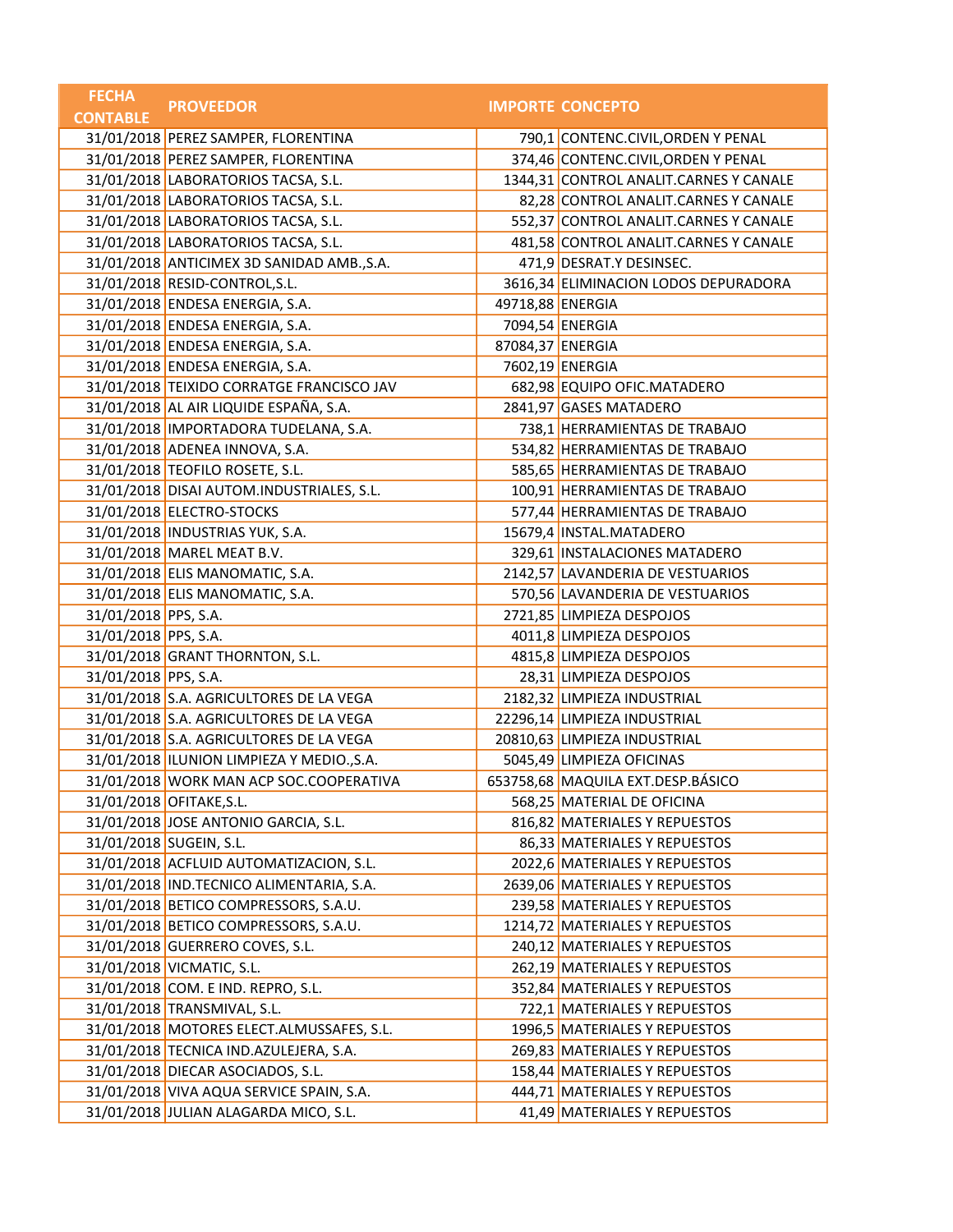| <b>FECHA</b>    | <b>PROVEEDOR</b>                           | <b>IMPORTE CONCEPTO</b>               |
|-----------------|--------------------------------------------|---------------------------------------|
| <b>CONTABLE</b> |                                            |                                       |
|                 | 31/01/2018 VCIANA.MENSAJE.Y GESTION, S.C.  | 298,34 MENSAJERIA                     |
|                 | 31/01/2018 AMBIENTALYS CONSULT.Y ANAL.S.L  | 254,05 MTO.CONTROL AGUA               |
|                 | 31/01/2018 LABORATORIOS TECN.DE LEVANTE,S  | 154,59 MTO.CONTROL AGUA               |
|                 | 31/01/2018 COMPUTER SERV.Y MANTEN., S.L.   | 159,72 MTO.EQUIPOS INFORMAT.          |
|                 | 31/01/2018 ENERGIA CONTROLADA DEL MEDIT.   | 722,85 MTO.EQUIPOS INFORMAT.          |
|                 | 31/01/2018 BIZERBA IBERIA ESPAÑA, S.A.     | 1919,06 OTRAS INST.SALA DESP.PORCINO  |
|                 | 31/01/2018 ABC ARQUITECTURA MODULAR, S.L.  | 66,55 OTRAS INST.SALA DESP.PORCINO    |
|                 | 31/01/2018 ACTIVA SELECCION VALENCIA ETT   | 1331 OTROS ASESOR.EXTERN.EVENT.       |
|                 | 31/01/2018 POU DE APIRISI 2012, S.L.       | 196 OTROS GASTOS DE PERSONAL          |
|                 | 31/01/2018 FLORAMEDIA ESPAÑA, S.A.         | 319,26 OTROS MATER.DE CONSUMO         |
|                 | 31/01/2018 SOLENIS HISPANIA, S.A.          | 4646,4 OTROS MATER.DE CONSUMO         |
|                 | 31/01/2018 EST.Y MEC.MATAD.ESPAÑOLES,S.A.  | 348,48 OTROS MATER.DE CONSUMO         |
|                 | 31/01/2018 QUINSU, S.L.                    | 1374,22 OTROS MATER.DE CONSUMO        |
|                 | 31/01/2018 JOHNSON CONTROLS ESPAÑA, S.L.   | 813,12 OTROS MATER.DE CONSUMO         |
|                 | 31/01/2018 KLÜBER LUBRICAT.GMBH IBER.S.C.  | 1114,74 OTROS MATER.DE CONSUMO        |
|                 | 31/01/2018 KLÜBER LUBRICAT.GMBH IBER.S.C.  | 3137,05 OTROS MATER.DE CONSUMO        |
|                 | 31/01/2018 FUNDICION DUCTIL FABREGAS, S.A  | 40,23 OTROS MATER.DE CONSUMO          |
|                 | 31/01/2018 GIL INDUSTRIAS GRAFICAS, S.L.   | 503,6 OTROS MATER.DE CONSUMO          |
|                 | 31/01/2018 WATER & PROCESS TECHNOLOGIES    | 1956,57 OTROS MATER.DE CONSUMO        |
|                 | 31/01/2018 PAVO Y DERIVADOS, S.A.          | 648,34 PUBLIC. Y PROMOC.              |
|                 | 31/01/2018 GRUPO DISBER SIGLO XXI, S.L.    | 4579,39 PUBLIC. Y PROMOC.             |
|                 | 31/01/2018 MULTICOPIA VALENCIA, S.L.       | 1709,11 PUBLIC. Y PROMOC.             |
|                 | 31/01/2018 MULTICOPIA VALENCIA, S.L.       | 232,32 PUBLIC. Y PROMOC.              |
|                 | 31/01/2018 MULTICOPIA VALENCIA, S.L.       | 527,56 PUBLIC. Y PROMOC.              |
|                 | 31/01/2018 MULTICOPIA VALENCIA, S.L.       | 3506,58 PUBLIC. Y PROMOC.             |
|                 | 31/01/2018 EL TALLER DE MANOLO MARTIN, SL. | 2026,75 PUBLIC. Y PROMOC.             |
|                 | 31/01/2018 GIL INDUSTRIAS GRAFICAS, S.L.   | 187,55 PUBLIC.Y PROMOC.               |
|                 | 31/01/2018 NAVAFLOR, S.C.                  | 103,68 RELACIONES PUBLICAS            |
|                 | 31/01/2018 MONT. Y SUMINISTROS COVES, S.L. | 343,58 REP.Y CONSER. SINIESTROS EXTR. |
|                 | 31/01/2018 MAVAINSA, S.L.                  | 181 REPAR.Y CONS.INSTALAC.            |
|                 | 31/01/2018 MONT. Y SUMINISTROS COVES, S.L. | 1873,84 REPAR.Y CONS.INSTALAC.        |
|                 | 31/01/2018 MONT. Y SUMINISTROS COVES, S.L. | 1276,36 REPAR.Y CONS.INSTALAC.        |
|                 | 31/01/2018 MONT. Y SUMINISTROS COVES, S.L. | 1480,31 REPAR.Y CONS.INSTALAC.        |
|                 | 31/01/2018 MONT. Y SUMINISTROS COVES, S.L. | 335,78 REPAR.Y CONS.INSTALAC.         |
|                 | 31/01/2018 SANTOS Y TAMAIN, S.L.           | 3073,16 REPAR.Y CONS.INSTALAC.        |
|                 | 31/01/2018 CAROMETEC SPAIN, S.L.           | 1202,4 REPAR.Y CONS.INSTALAC.         |
|                 | 31/01/2018 M.G.REHABILITACION INT.EDIF.    | 3244,86 REPAR.Y CONS.INSTALAC.        |
|                 | 31/01/2018   INGESIS AUTOMATIZACION, S.L.  | 93,23 REPAR.Y CONS.INSTALAC.          |
|                 | 31/01/2018 TRANSRIC LEVANTE, S.A           | 201,3 REPAR.Y CONS.URBANIZ.           |
|                 | 31/01/2018 CASMAR 2000, S.A.               | 4198,76 ROPA Y VESTUARIO              |
|                 | 31/01/2018 VCIANA.EMERGENCIAS MEDICAS, SL  | 8753,56 SERVICIOS MEDICOS             |
|                 | 31/01/2018 BORRMART, S.A.                  | 84,7 SUSCRIPCIONES                    |
|                 | 31/01/2018 HNOS.MARTINEZ, C.B.             | 253,4 VIAJES DE GESTION               |
|                 | 10/02/2018 LLORENS FERNANDEZ, MªAMPARO     | 1537 ASESORIA JURIDICA                |
|                 | 10/02/2018 SERV.DE GESTION DE ENERGIA, SL  | 317,63 CONSUMOS ELECTRICIDAD          |
|                 | 10/02/2018 PEREZ SAMPER, FLORENTINA        | 505,1 CONTENC.CIVIL, ORDEN Y PENAL    |
|                 | 10/02/2018 REPSOL BUTANO, S.A.             | 1692,97 GASES MATADERO                |
|                 | 10/02/2018 ENTIDAD MAYA, S.L.              | 138,62 HERRAMIENTAS DE TRABAJO        |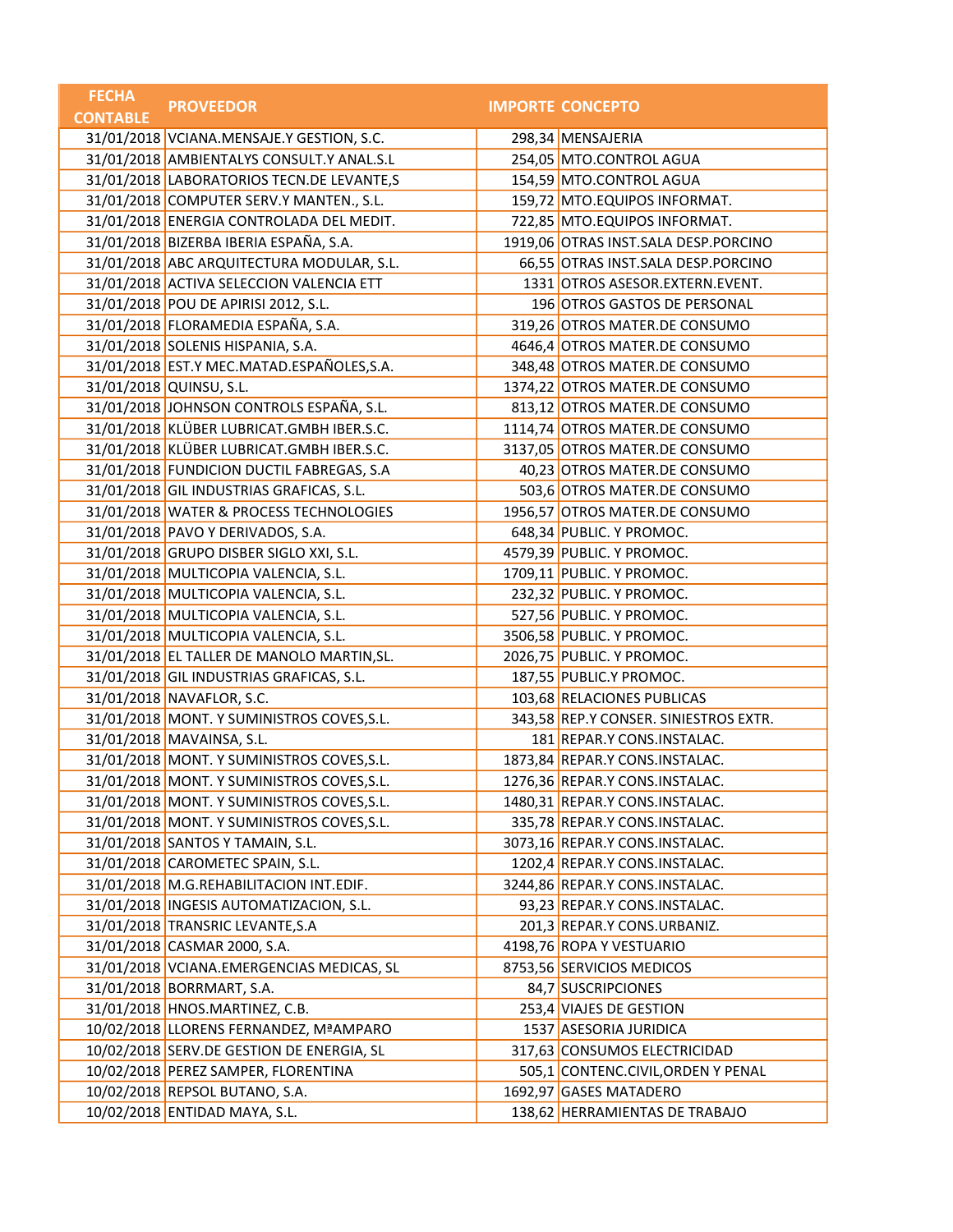| <b>FECHA</b>    | <b>PROVEEDOR</b>                           |                  | <b>IMPORTE CONCEPTO</b>          |
|-----------------|--------------------------------------------|------------------|----------------------------------|
| <b>CONTABLE</b> |                                            |                  |                                  |
|                 | 10/02/2018 AISLAMIENTOS TECCA, S.L.        |                  | 713,9 INSTAL.MATADERO            |
|                 | 10/02/2018 AISLAMIENTOS TECCA, S.L.        |                  | 1686,74 INSTAL.MERCADO PESCADOS  |
|                 | 10/02/2018 AISLAMIENTOS TECCA, S.L.        |                  | 1996,5 INSTAL.MERCADO PESCADOS   |
|                 | 10/02/2018 JOSE ANTONIO GARCIA, S.L.       |                  | 17,63 MATERIALES Y REPUESTOS     |
|                 | 10/02/2018 GUERRERO COVES, S.L.            |                  | 288,15 MATERIALES Y REPUESTOS    |
|                 | 10/02/2018 MAREL MEAT B.V.                 |                  | 774,61 MATERIALES Y REPUESTOS    |
|                 | 10/02/2018 JULIAN ALAGARDA MICO, S.L.      |                  | 150,69 MATERIALES Y REPUESTOS    |
|                 | 10/02/2018 VCIANA.MENSAJE.Y GESTION, S.C.  |                  | 246,43 MENSAJERIA                |
|                 | 10/02/2018 GRUPO DISBER SIGLO XXI, S.L.    |                  | 6540,45 OTROS GASTOS DE PERSONAL |
|                 | 10/02/2018 SOLENIS HISPANIA, S.A.          |                  | 4646,4 OTROS MATER.DE CONSUMO    |
|                 | 10/02/2018 TRANSP.NAVARRO Y ESTEVE, S.L.   |                  | 1501,73 OTROS MATER.DE CONSUMO   |
|                 | 10/02/2018 KLÜBER LUBRICAT.GMBH IBER.S.C.  |                  | 1036,85 OTROS MATER.DE CONSUMO   |
|                 | 10/02/2018 HYPRED IBERICA, S.L.            |                  | 287,59 OTROS MATER.DE CONSUMO    |
|                 | 10/02/2018 MULTICOPIA VALENCIA, S.L.       |                  | 1022,45 PUBLIC. Y PROMOC.        |
|                 | 10/02/2018 MEGAFONIA TORRES, S.L.          |                  | 72,6 PUBLIC. Y PROMOC.           |
|                 | 10/02/2018 MAVAINSA, S.L.                  |                  | 1298,87 REPAR.Y CONS.INSTALAC.   |
|                 | 10/02/2018 MOTORES ELECT.ALMUSSAFES, S.L.  |                  | 2578,26 REPAR.Y CONS.INSTALAC.   |
|                 | 10/02/2018 ALUMENTUM, S.L.                 |                  | 474,45 REPAR.Y CONS.INSTALAC.    |
|                 | 10/02/2018 INNOSERVIS, S.L.                |                  | 226,88 REPAR.Y CONS.INSTALAC.    |
|                 | 16/02/2018   INTERNET XPRESS, S.L.         |                  | 108,9 CONEXIONES INTERNET        |
|                 | 16/02/2018 TELEFONICA DE ESPAÑA, S.A.      |                  | 42,09 CONSUM.TELEF.PROPIOS       |
|                 | 16/02/2018 TELEFONICA DE ESPAÑA, S.A.      |                  | 39,83 CONSUM.TELEF.PROPIOS       |
|                 | 16/02/2018 TELEFONICA DE ESPAÑA, S.A.      |                  | 33,56 CONSUM.TELEF.PROPIOS       |
|                 | 16/02/2018 TELEFONICA DE ESPAÑA, S.A.      |                  | 30,4 CONSUM.TELEF.PROPIOS        |
|                 | 16/02/2018 TELEFONICA DE ESPAÑA, S.A.      |                  | 563,25 CONSUM.TELEF.PROPIOS      |
|                 | 16/02/2018 TELEFONICA SERV.MOVILES, S.A.   |                  | 42,35 CONSUM.TELEF.PROPIOS       |
|                 | 16/02/2018 ENDESA ENERGIA, S.A.            | 57074,57 ENERGIA |                                  |
|                 | 16/02/2018   IMPORTADORA TUDELANA, S.A.    |                  | 198,94 HERRAMIENTAS DE TRABAJO   |
|                 | 16/02/2018 JARVIS SPAIN, S.L.              |                  | 1642,36 MATERIALES Y REPUESTOS   |
|                 | 16/02/2018 MONT. Y SUMINISTROS COVES, S.L. |                  | 232,66 OTROS MATER.DE CONSUMO    |
|                 | 16/02/2018 QUINSU, S.L.                    |                  | 431,35 OTROS MATER.DE CONSUMO    |
|                 | 20/02/2018 MERCABARNA                      |                  | 1350 ASISTENCIA CONGRESOS        |
|                 | 20/02/2018 VODAFONE ESPAÑA, S.A.           |                  | 457,44 CONSUM.TELEF.PROPIOS      |
|                 | 20/02/2018 VODAFONE ESPAÑA, S.A.           |                  | 1557,14 CONSUM.TELEF.PROPIOS     |
|                 | 20/02/2018 S.ESTATAL CORREOS Y TELEGR.SA   |                  | 216,93 FRANQUEO                  |
|                 | 20/02/2018 IND.TECNICO ALIMENTARIA, S.A.   |                  | 2521,07 MATERIALES Y REPUESTOS   |
|                 | 20/02/2018 RODRIGUEZ RODRIGUEZ, CARLOS     |                  | 50,29 PUBLIC. Y PROMOC.          |
|                 | 20/02/2018 SOCARRAT STUDIO, S.L.           |                  | 2904 PUBLIC. Y PROMOC.           |
|                 | 20/02/2018 PINK INTRUDER C.B.              |                  | 544,5 PUBLIC. Y PROMOC.          |
|                 | 20/02/2018 EL TALLER DE MANOLO MARTIN, SL. |                  | 1766,6 PUBLIC. Y PROMOC.         |
|                 | 20/02/2018 LUNA AGUILAR, DANIEL            |                  | 1140 PUBLIC. Y PROMOC.           |
|                 | 20/02/2018 URBAMAR LEVANTE RES.IND., S.L.  |                  | 447,43 REPAR.Y CONS.INSTALAC.    |
|                 | 20/02/2018 ALAPONT SOLUC.LOGISTICAS, S.L.  |                  | 352,18 REPAR.Y CONS.INSTALAC.    |
|                 | 20/02/2018 HUNE RENTAL, S.L.               |                  | 344,85 REPAR.Y CONS.INSTALAC.    |
|                 | 21/02/2018 ENDESA ENERGIA, S.A.            |                  | 7785,15 ENERGIA                  |
|                 | 21/02/2018 ENDESA ENERGIA, S.A.            |                  | 6909,61 ENERGIA                  |
|                 | 21/02/2018 S.A. AGRICULTORES DE LA VEGA    |                  | 2182,32 JARDINERIA               |
|                 | 21/02/2018 MOTORES ELECT.ALMUSSAFES, S.L.  |                  | 2857,17 MATERIALES Y REPUESTOS   |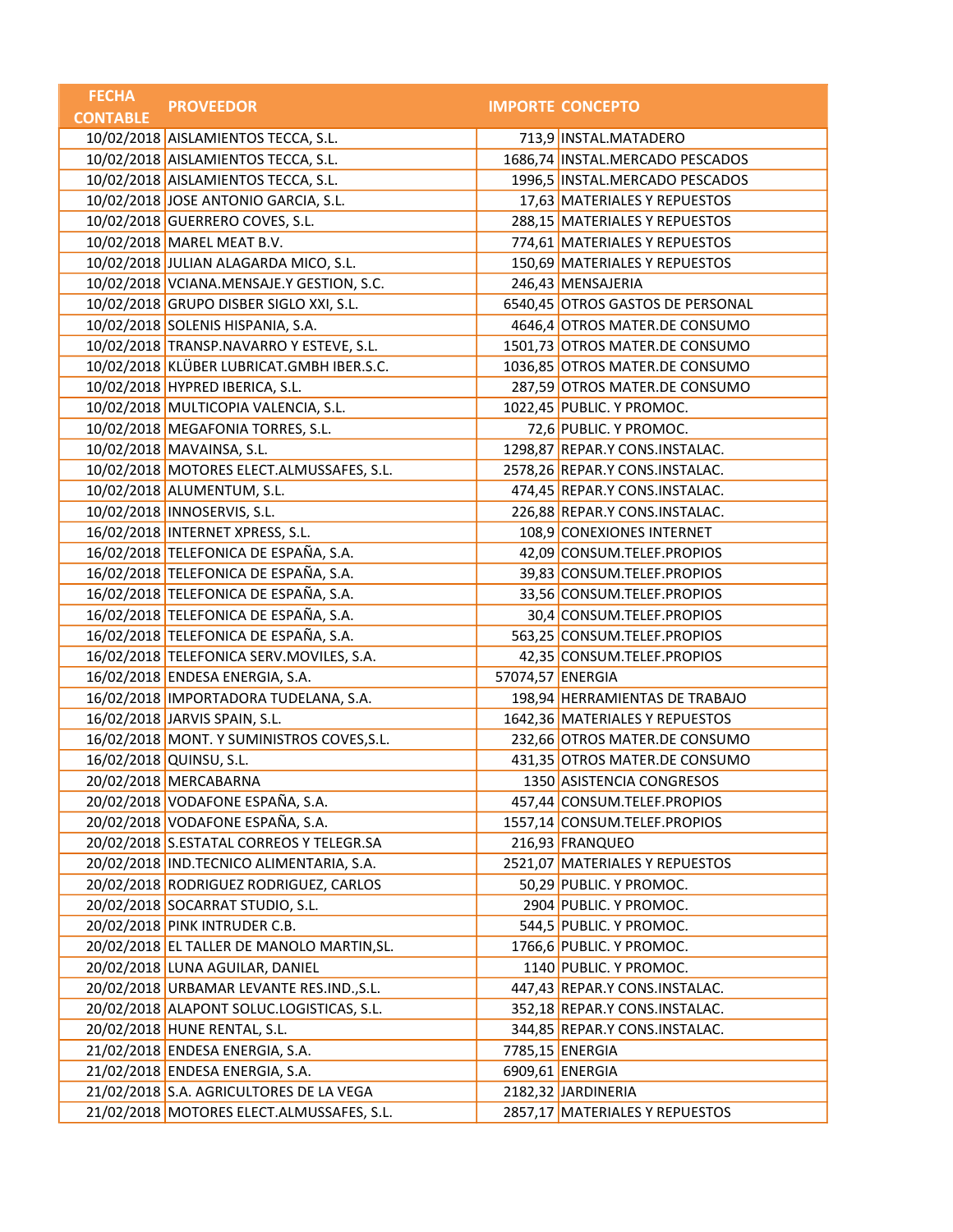| <b>FECHA</b>         | <b>PROVEEDOR</b>                            | <b>IMPORTE CONCEPTO</b>               |
|----------------------|---------------------------------------------|---------------------------------------|
| <b>CONTABLE</b>      |                                             |                                       |
|                      | 21/02/2018 VAL-SUR, S.L.                    | 192,33 REPAR.Y CONS.INSTALAC.         |
|                      | 22/02/2018 COMITE D'AGRICULTURA ECOLOGICA   | 25 CUOTAS ASOCIACIONES                |
|                      | 22/02/2018 COMITE D'AGRICULTURA ECOLOGICA   | 354 CUOTAS ASOCIACIONES               |
|                      | 22/02/2018 MAREL MEAT SERVICE B.V.          | 1308 MATERIALES Y REPUESTOS           |
|                      | 22/02/2018 AVACU, ASOC. VCIANA. CONSUMIDOR. | 3025 PUBLIC. Y PROMOC.                |
|                      | 23/02/2018 IMPORTADORA TUDELANA, S.A.       | 344,85 MATERIALES Y REPUESTOS         |
|                      | 23/02/2018 ROSER CONSTRUC.METALICAS, S.A.   | 196,87 MATERIALES Y REPUESTOS         |
|                      | 23/02/2018 CASMAR 2000, S.A.                | 300,88 REPAR.Y CONS.INSTALAC.         |
|                      | 25/02/2018 TEIXIDO CORRATGE FRANCISCO JAV   | 989,78 ASESOR.INFORMAT.               |
|                      | 25/02/2018 VALORA PREVENCION, S.L.U.        | 1042,45 COMPRAS                       |
|                      | 25/02/2018 LABORATORIOS TACSA, S.L.         | 41,75 CONTROL ANALIT.CARNES Y CANALE  |
|                      | 25/02/2018 LABORATORIOS TACSA, S.L.         | 481,58 CONTROL ANALIT.CARNES Y CANALE |
|                      | 25/02/2018 LABORATORIOS TACSA, S.L.         | 745,36 CONTROL ANALIT.CARNES Y CANALE |
|                      | 25/02/2018 FERTINAGRO BIOTECH, S.L.         | 608,39 ELIMINACION SUBPRODUCTOS       |
|                      | 25/02/2018 FERTINAGRO BIOTECH, S.L.         | 1166,44 ELIMINACION SUBPRODUCTOS      |
|                      | 25/02/2018 AL AIR LIQUIDE ESPAÑA, S.A.      | 2832,3 GASES MATADERO                 |
|                      | 25/02/2018 AL AIR LIQUIDE ESPAÑA, S.A.      | 3291,69 GASES MATADERO                |
|                      | 25/02/2018 AISLAMIENTOS TECCA, S.L.         | 1796,85 INSTAL.FRUTAS Y VERD.         |
|                      | 25/02/2018 ELIS MANOMATIC, S.A.             | 594,12 LAVANDERIA DE VESTUARIOS       |
|                      | 25/02/2018 ELIS MANOMATIC, S.A.             | 1904,07 LAVANDERIA DE VESTUARIOS      |
| 25/02/2018 PPS, S.A. |                                             | 3152,97 LIMPIEZA DESPOJOS             |
| 25/02/2018 PPS, S.A. |                                             | 4729,89 LIMPIEZA DESPOJOS             |
| 25/02/2018 PPS, S.A. |                                             | 2089,69 LIMPIEZA DESPOJOS             |
|                      | 25/02/2018 CSB-SYSTEM ESPAÑA, S.L.          | 1728,04 MANT.SOFTWARE SALA            |
|                      | 25/02/2018 SUGEIN, S.L.                     | 1923,75 MATERIALES Y REPUESTOS        |
|                      | 25/02/2018 ROSER CONSTRUC.METALICAS, S.A.   | 57,78 MATERIALES Y REPUESTOS          |
|                      | 25/02/2018 BETICO COMPRESSORS, S.A.U.       | 118,58 MATERIALES Y REPUESTOS         |
|                      | 25/02/2018 BIZERBA IBERIA ESPAÑA, S.A.      | 807,76 MATERIALES Y REPUESTOS         |
|                      | 25/02/2018 MONT. Y SUMINISTROS COVES, S.L.  | 856,68 MATERIALES Y REPUESTOS         |
|                      | 25/02/2018 COM. E IND. REPRO, S.L.          | 70,66 MATERIALES Y REPUESTOS          |
|                      | 25/02/2018 TRANSMIVAL, S.L.                 | 1371,76 MATERIALES Y REPUESTOS        |
|                      | 25/02/2018 MOTORES ELECT.ALMUSSAFES, S.L.   | 1579,46 MATERIALES Y REPUESTOS        |
|                      | 25/02/2018 ELECTRO-STOCKS                   | 1225,29 MATERIALES Y REPUESTOS        |
|                      | 25/02/2018 DEXIBERICA SOL.IND., S.A.U.      | 135,69 MATERIALES Y REPUESTOS         |
|                      | 25/02/2018 VIVA AQUA SERVICE SPAIN, S.A.    | 343,24 MATERIALES Y REPUESTOS         |
|                      | 25/02/2018 JULIAN ALAGARDA MICO, S.L.       | 298,87 MATERIALES Y REPUESTOS         |
|                      | 25/02/2018 N.L.R. MENSAJEROS, S.L.          | 228,47 MENSAJERIA                     |
|                      | 25/02/2018 DISPROIN LEVANTE, S.L.           | 150,08 MTO.EQUIPOS OFICINA            |
|                      | 25/02/2018 PRESENCIAL TIME, S.L.            | 60,5 OTROS CONTRATOS MTO.             |
|                      | 25/02/2018 TRANSP.NAVARRO Y ESTEVE, S.L.    | 3968,87 OTROS MATER.DE CONSUMO        |
|                      | 25/02/2018 TAMARIT ORTEGA, JOSE LUIS        | 89,65 OTROS MATER.DE CONSUMO          |
|                      | 25/02/2018 HYPRED IBERICA, S.L.             | 82,52 OTROS MATER.DE CONSUMO          |
|                      | 25/02/2018 MULTICOPIA VALENCIA, S.L.        | 114,95 PUBLIC. Y PROMOC.              |
|                      | 25/02/2018 CABO SANCHEZ, MANUEL             | 2544 PUBLIC. Y PROMOC.                |
|                      | 25/02/2018 MEDEMA 2005, S.L.                | 2353,45 REPAR.Y CONS.INSTALAC.        |
|                      | 25/02/2018 OBREMO, S.L.                     | 620,97 REPAR.Y CONS.INSTALAC.         |
|                      | 25/02/2018 MONT. Y SUMINISTROS COVES, S.L.  | 243,94 REPAR.Y CONS.INSTALAC.         |
|                      | 25/02/2018 MONT. Y SUMINISTROS COVES, S.L.  | 673,85 REPAR.Y CONS.INSTALAC.         |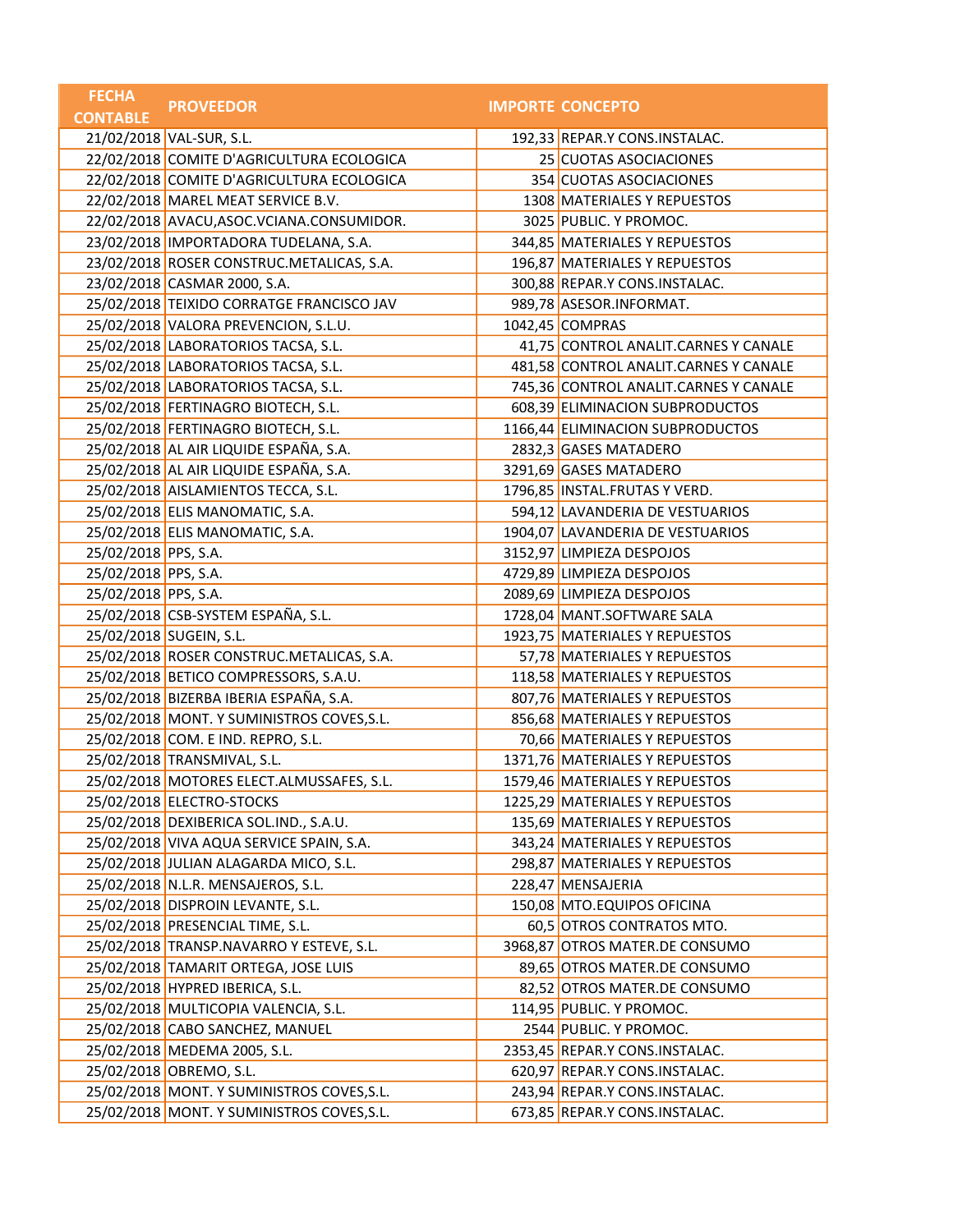| <b>FECHA</b>    | <b>PROVEEDOR</b>                              | <b>IMPORTE CONCEPTO</b>        |
|-----------------|-----------------------------------------------|--------------------------------|
| <b>CONTABLE</b> |                                               |                                |
|                 | 25/02/2018 JUNGHEINRICH DE ESPAÑA, S.A.       | 636,65 REPAR.Y CONS.INSTALAC.  |
|                 | 25/02/2018 SANTOS Y TAMAIN, S.L.              | 1145,39 REPAR.Y CONS.INSTALAC. |
|                 | 25/02/2018   INSTALACIONES JOFRAN, S.L.L.     | 5215,89 REPAR.Y CONS.INSTALAC. |
|                 | 25/02/2018 ALAPONT SOLUC.LOGISTICAS, S.L.     | 494,04 REPAR.Y CONS.INSTALAC.  |
|                 | 25/02/2018 CAROMETEC SPAIN, S.L.              | 1202,4 REPAR.Y CONS.INSTALAC.  |
|                 | 25/02/2018 REYSAN ATLANTIC, S.L.              | 806,16 ROPA Y VESTUARIO        |
|                 | 26/02/2018 IND.TECNICO ALIMENTARIA, S.A.      | 2414,02 MATERIALES Y REPUESTOS |
|                 | 26/02/2018 MAREL MEAT SERVICE B.V.            | 1372,36 MATERIALES Y REPUESTOS |
|                 | 26/02/2018 ALABAU FRUTAS Y VERDURAS, S.L.     | 24,18 PUBLIC. Y PROMOC.        |
|                 | 26/02/2018 ALABAU FRUTAS Y VERDURAS, S.L.     | 51,11 PUBLIC. Y PROMOC.        |
|                 | 26/02/2018 ALABAU FRUTAS Y VERDURAS, S.L.     | 162,86 PUBLIC. Y PROMOC.       |
|                 | 26/02/2018 ALABAU FRUTAS Y VERDURAS, S.L.     | 277,06 PUBLIC. Y PROMOC.       |
|                 | 26/02/2018 ALABAU FRUTAS Y VERDURAS, S.L.     | 33,7 PUBLIC. Y PROMOC.         |
|                 | 26/02/2018 ALABAU FRUTAS Y VERDURAS, S.L.     | 9,46 PUBLIC. Y PROMOC.         |
|                 | 26/02/2018 ALABAU FRUTAS Y VERDURAS, S.L.     | 20,24 PUBLIC. Y PROMOC.        |
|                 | 26/02/2018 ALABAU FRUTAS Y VERDURAS, S.L.     | 18,86 PUBLIC. Y PROMOC.        |
|                 | 26/02/2018 ALABAU FRUTAS Y VERDURAS, S.L.     | 29,64 PUBLIC. Y PROMOC.        |
|                 | 26/02/2018 ALABAU FRUTAS Y VERDURAS, S.L.     | 16,38 PUBLIC. Y PROMOC.        |
|                 | 26/02/2018 ALABAU FRUTAS Y VERDURAS, S.L.     | 41,65 PUBLIC. Y PROMOC.        |
|                 | 26/02/2018 ALABAU FRUTAS Y VERDURAS, S.L.     | 17,58 PUBLIC. Y PROMOC.        |
|                 | 26/02/2018 ALABAU FRUTAS Y VERDURAS, S.L.     | 42,22 PUBLIC. Y PROMOC.        |
|                 | 26/02/2018 ALABAU FRUTAS Y VERDURAS, S.L.     | 13,1 PUBLIC. Y PROMOC.         |
|                 | 26/02/2018 ALABAU FRUTAS Y VERDURAS, S.L.     | 18,93 PUBLIC. Y PROMOC.        |
|                 | 26/02/2018 ALABAU FRUTAS Y VERDURAS, S.L.     | 11,65 PUBLIC. Y PROMOC.        |
|                 | 26/02/2018 ALABAU FRUTAS Y VERDURAS, S.L.     | 75,97 PUBLIC. Y PROMOC.        |
|                 | 26/02/2018 ALABAU FRUTAS Y VERDURAS, S.L.     | 12,17 PUBLIC. Y PROMOC.        |
|                 | 26/02/2018 ALABAU FRUTAS Y VERDURAS, S.L.     | 19,69 PUBLIC. Y PROMOC.        |
|                 | 26/02/2018 ALABAU FRUTAS Y VERDURAS, S.L.     | 5,62 PUBLIC. Y PROMOC.         |
|                 | 26/02/2018 ALABAU FRUTAS Y VERDURAS, S.L.     | 9,1 PUBLIC. Y PROMOC.          |
|                 | 26/02/2018 BOIX SANZ, JORGE ANTONIO           | 44,24 PUBLIC. Y PROMOC.        |
|                 | 27/02/2018   INTERNET XPRESS, S.L.            | 1113,2 CONEXIONES INTERNET     |
|                 | 27/02/2018 MERCAFILO, S.L.                    | 680,95 HERRAMIENTAS DE TRABAJO |
|                 | 27/02/2018 U.T.E. MV SEGURISA-SAGITAL         | 33610,47 INSTAL.MATADERO       |
|                 | 27/02/2018 U.T.E. MV SEGURISA-SAGITAL         | 14042,52 INSTAL.MATADERO       |
|                 | 27/02/2018 JARVIS SPAIN, S.L.                 | 1935,53 MATERIALES Y REPUESTOS |
|                 | 27/02/2018 SEGURISA, SERV. INT. DE SEGUR, S.A | 1320,81 SERVICIOS VIGILANCIA   |
|                 | 27/02/2018 SEGURISA, SERV. INT. DE SEGUR, S.A | 5015,26 VIGILANCIA Y SEGURIDAD |
|                 | 28/02/2018 TERNERA NATURAL BALLESTER, S.L.    | 4731,75 COMPRAS                |
|                 | 28/02/2018 VALBOVIS, S.L.                     | 292,02 COMPRAS                 |
|                 | 28/02/2018 SAURA VILANOVA, S.L.               | 709,56 COMPRAS                 |
|                 | 28/02/2018 HNOS. ORTI OLMOS SAT 8313          | 908,48 COMPRAS                 |
|                 | 28/02/2018 CARNES A.SORIANO E HIJOS, S.L.     | 906,25 COMPRAS                 |
|                 | 28/02/2018 S.AGR.Y GANAD. DE CHESTE, S.L.     | 5940,69 COMPRAS                |
|                 | 28/02/2018 RIERA FERRER, ENRIQUE              | 5351,54 COMPRAS                |
|                 | 28/02/2018 JAIME SANCHEZ TELLO, S.L.          | 1841,15 COMPRAS                |
|                 | 28/02/2018 CARSI ALANDI, VICENTE              | 1396,41 COMPRAS                |
|                 | 28/02/2018 VIÑOLES MONCHO, BLAS               | 436,16 COMPRAS                 |
|                 | 28/02/2018 GANADOS BLAYET, S.L.               | 66,99 COMPRAS                  |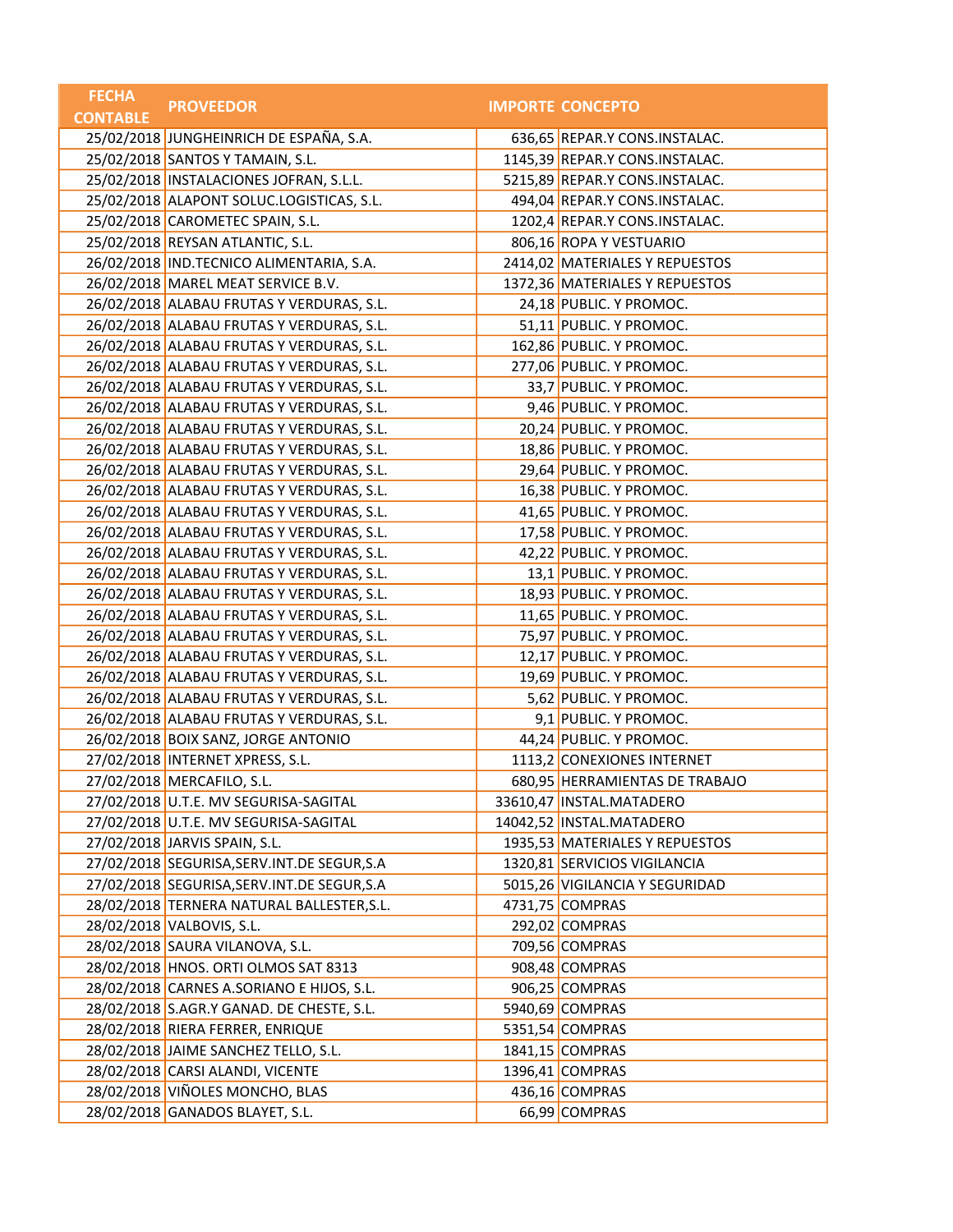| <b>FECHA</b>    | <b>PROVEEDOR</b>                           | <b>IMPORTE CONCEPTO</b>               |
|-----------------|--------------------------------------------|---------------------------------------|
| <b>CONTABLE</b> |                                            |                                       |
|                 | 28/02/2018 FERTINAGRO BIOTECH, S.L.        | 546,92 ELIMINACION SUBPRODUCTOS       |
|                 | 28/02/2018 FERTINAGRO BIOTECH, S.L.        | 588,54 ELIMINACION SUBPRODUCTOS       |
|                 | 28/02/2018 FERTINAGRO BIOTECH, S.L.        | 1143,21 ELIMINACION SUBPRODUCTOS      |
|                 | 28/02/2018 REPSOL BUTANO, S.A.             | 1745,78 GASES MATADERO                |
|                 | 28/02/2018 REPSOL BUTANO, S.A.             | 1550,4 GASES MATADERO                 |
|                 | 28/02/2018 TRANSMIVAL, S.L.                | 1238,91 HERRAMIENTAS DE TRABAJO       |
|                 | 28/02/2018 MAREL MEAT B.V.                 | 530,27 HERRAMIENTAS DE TRABAJO        |
|                 | 28/02/2018 MAREL MEAT B.V.                 | 607,83 HERRAMIENTAS DE TRABAJO        |
|                 | 28/02/2018 VAL-SUR, S.L.                   | 278,92 HERRAMIENTAS DE TRABAJO        |
|                 | 28/02/2018 VAL-SUR, S.L.                   | 780,87 HERRAMIENTAS DE TRABAJO        |
|                 | 28/02/2018 MERCAFILO, S.L.                 | 562,2 HERRAMIENTAS DE TRABAJO         |
|                 | 28/02/2018 TELEFONICA ON THE SPOT SER. SA  | 31,45 HILO MUSICAL CENTRALITA         |
|                 | 28/02/2018 ELECTROTECNIA MONRABAL, S.L.    | 5398,11 INSTAL.SITUADO PRODUCTORES    |
|                 | 28/02/2018 ACCIONA FACILITY SERVICES, S.A  | 57419,67 LIMPIEZA INDUSTRIAL INTERIOR |
|                 | 28/02/2018 CSB-SYSTEM ESPAÑA, S.L.         | 735,38 MANT.SOFTWARE SALA             |
|                 | 28/02/2018 WORK MAN ACP SOC.COOPERATIVA    | 598141,62 MAQUILA EXT.DESP.BÁSICO     |
|                 | 28/02/2018 VODAFONE ESPAÑA, S.A.           | 118,53 MATERIAL DE OFICINA            |
|                 | 28/02/2018 ACFLUID AUTOMATIZACION, S.L.    | 1841,64 MATERIALES Y REPUESTOS        |
|                 | 28/02/2018 ROSER CONSTRUC.METALICAS, S.A.  | 161,76 MATERIALES Y REPUESTOS         |
|                 | 28/02/2018 IND.TECNICO ALIMENTARIA, S.A.   | 2172,64 MATERIALES Y REPUESTOS        |
|                 | 28/02/2018 IND.TECNICO ALIMENTARIA, S.A.   | 1139,05 MATERIALES Y REPUESTOS        |
|                 | 28/02/2018 CONTAVAL AUTOM.Y COMP.ELEC, S.L | 265,05 MATERIALES Y REPUESTOS         |
|                 | 28/02/2018 SUMINISTROS MARVAL, S.L.        | 200,7 MATERIALES Y REPUESTOS          |
|                 | 28/02/2018 TRANSMIVAL, S.L.                | 3637,09 MATERIALES Y REPUESTOS        |
|                 | 28/02/2018 ANDREU RODRIGO, C.B.            | 169,4 MATERIALES Y REPUESTOS          |
|                 | 28/02/2018 MAREL MEAT B.V.                 | 200,44 MATERIALES Y REPUESTOS         |
|                 | 28/02/2018 BURGUET SISTEMAS, S.L.U.        | 326,7 MATERIALES Y REPUESTOS          |
|                 | 28/02/2018 VAL-SUR, S.L.                   | 403,46 MATERIALES Y REPUESTOS         |
|                 | 28/02/2018 ELECTRO-STOCKS                  | 912,82 MATERIALES Y REPUESTOS         |
|                 | 28/02/2018 REPRESENTACIONES MASIDE, S.L.   | 668,13 MATERIALES Y REPUESTOS         |
|                 | 28/02/2018 SESAELEC VALENCIA, S.A.         | 214,78 MATERIALES Y REPUESTOS         |
|                 | 28/02/2018 KAISER + KRAFT, S.A.            | 81,07 MATERIALES Y REPUESTOS          |
|                 | 28/02/2018 MAREL MEAT SERVICE B.V.         | 1233,55 MATERIALES Y REPUESTOS        |
|                 | 28/02/2018 MAREL MEAT SERVICE B.V.         | 1056,63 MATERIALES Y REPUESTOS        |
|                 | 28/02/2018 N.L.R. MENSAJEROS, S.L.         | 522,04 MENSAJERIA                     |
|                 | 28/02/2018 MONT. Y SUMINISTROS COVES, S.L. | 3611,26 OTRAS INST.SALA DESP.PORCINO  |
|                 | 28/02/2018 TEINSA, S.L.                    | 481,88 OTROS MATER.DE CONSUMO         |
|                 | 28/02/2018 CARBUROS METALICOS, S.A.        | 1263,89 OTROS MATER.DE CONSUMO        |
|                 | 28/02/2018 RIBBON SIST.TERMOTRANS-FER.S.L  | 1358,27 OTROS MATER.DE CONSUMO        |
|                 | 28/02/2018 DIVERSEY ESPAÑA, S.L.           | 4408,51 OTROS MATER.DE CONSUMO        |
|                 | 28/02/2018 JULIAN ALAGARDA MICO, S.L.      | 231,79 OTROS MATER.DE CONSUMO         |
|                 | 28/02/2018 GILMAR CONSULTING INMOB., S.A.  | 21477,5 CONSULTORIA EXTERNA           |
|                 | 28/02/2018 VALENCIANA DE COMBUSTION, S.L.  | 232,32 REPAR.Y CONS.INSTALAC.         |
|                 | 28/02/2018 MAVAINSA, S.L.                  | 2492,99 REPAR.Y CONS.INSTALAC.        |
|                 | 28/02/2018 MONT. Y SUMINISTROS COVES, S.L. | 520,45 REPAR.Y CONS.INSTALAC.         |
|                 | 28/02/2018 MOTORES ELECT.ALMUSSAFES, S.L.  | 527,87 REPAR.Y CONS.INSTALAC.         |
|                 | 28/02/2018 HUNE RENTAL, S.L.               | 27,83 REPAR.Y CONS.INSTALAC.          |
|                 | 28/02/2018 HUNE RENTAL, S.L.               | 176,66 REPAR.Y CONS.INSTALAC.         |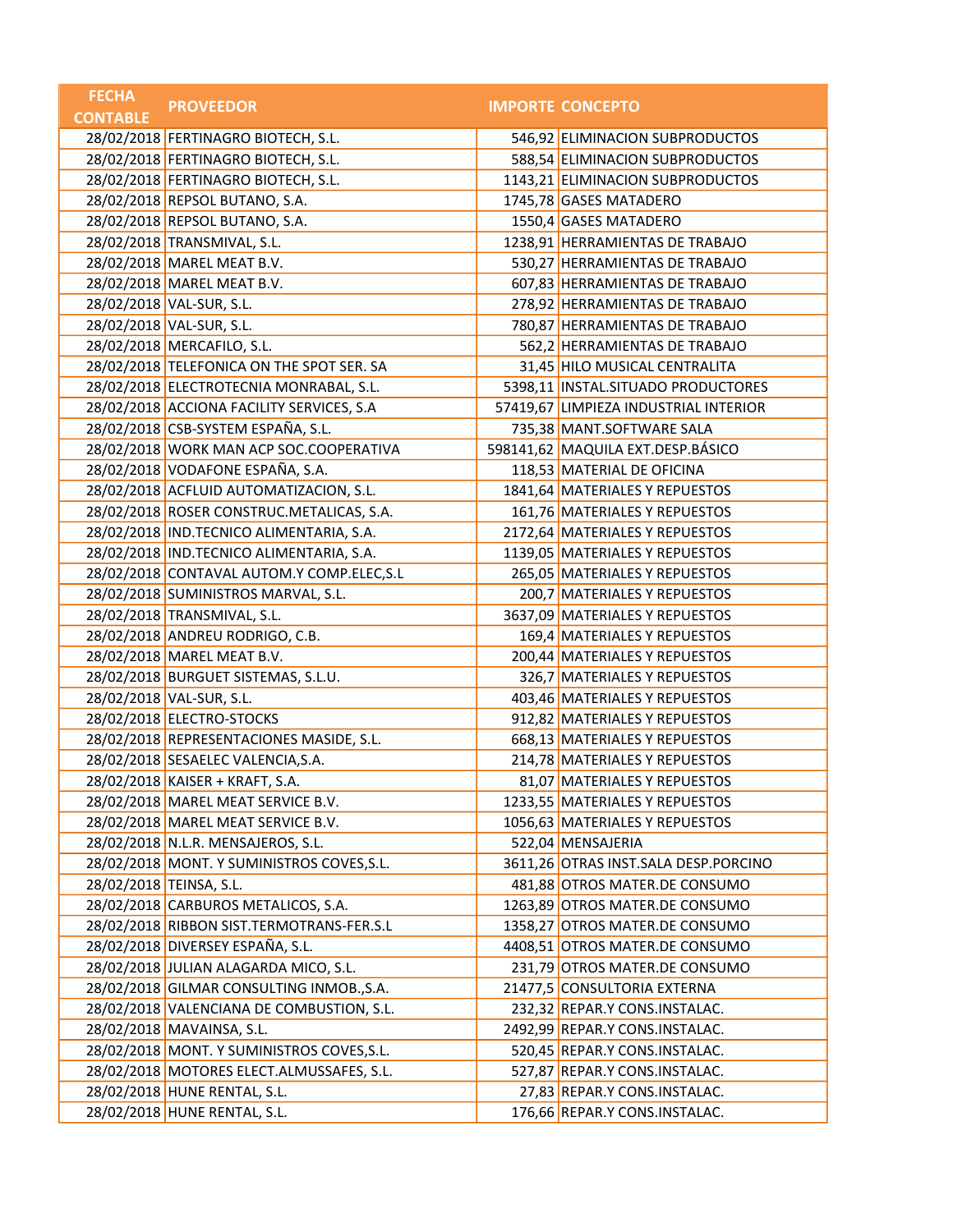| <b>FECHA</b>      | <b>PROVEEDOR</b>                           | <b>IMPORTE CONCEPTO</b>              |
|-------------------|--------------------------------------------|--------------------------------------|
| <b>CONTABLE</b>   |                                            |                                      |
|                   | 28/02/2018 HUNE RENTAL, S.L.               | 239,16 REPAR.Y CONS.INSTALAC.        |
|                   | 28/02/2018 M.G.REHABILITACION INT.EDIF.    | 970,3 REPAR.Y CONS.INSTALAC.         |
|                   | 28/02/2018 M.G.REHABILITACION INT.EDIF.    | 161,72 REPAR.Y CONS.INSTALAC.        |
|                   | 28/02/2018   INNOSERVIS, S.L.              | 1729,7 REPAR.Y CONS.INSTALAC.        |
|                   | 28/02/2018 CASMAR 2000, S.A.               | 3359,36 ROPA Y VESTUARIO             |
|                   | 28/02/2018 BRISANT, C.B.                   | 226 VIAJES DE GESTION                |
|                   | 28/02/2018 SECURITAS SEGURIDAD ESPAÑA, SA. | 1081,67 VIGILANCIA Y SEGURIDAD       |
|                   | 10/03/2018 EMHE LEGAL, S.L.P.              | 2187,61 ASESORIA JURIDICA            |
|                   | 10/03/2018 AGUILAR CHACON, NURIA           | 484 COMPRAS                          |
|                   | 10/03/2018   INTERNET XPRESS, S.L.         | 1197,17 CONEXIONES INTERNET          |
|                   | 10/03/2018 PEREZ SAMPER, FLORENTINA        | 540,5 CONTENC.CIVIL, ORDEN Y PENAL   |
|                   | 10/03/2018 EMHE LEGAL, S.L.P.              | 1003,33 CONTENC.CIVIL, ORDEN Y PENAL |
|                   | 10/03/2018 FERTINAGRO BIOTECH, S.L.        | 1090,19 ELIMINACION SUBPRODUCTOS     |
|                   | 10/03/2018 FERTINAGRO BIOTECH, S.L.        | 906,73 ELIMINACION SUBPRODUCTOS      |
|                   | 10/03/2018 FERTINAGRO BIOTECH, S.L.        | 607,4 ELIMINACION SUBPRODUCTOS       |
|                   | 10/03/2018 FERTINAGRO BIOTECH, S.L.        | 554,06 ELIMINACION SUBPRODUCTOS      |
|                   | 10/03/2018 FERTINAGRO BIOTECH, S.L.        | 582,57 ELIMINACION SUBPRODUCTOS      |
|                   | 10/03/2018 FERTINAGRO BIOTECH, S.L.        | 574,75 ELIMINACION SUBPRODUCTOS      |
|                   | 10/03/2018 EDEM, F.C.V.                    | 2880 FORMACION                       |
|                   | 10/03/2018 ENTIDAD MAYA, S.L.              | 147,62 HERRAMIENTAS DE TRABAJO       |
|                   | 10/03/2018 FRANC LEVANTINA, S.L.           | 911,13 INSTAL.MATADERO               |
|                   | 10/03/2018 INNOSERVIS, S.L.                | 7018,61 INSTAL.MATADERO              |
|                   | 10/03/2018 MAREL MEAT SERVICE B.V.         | 3585,94 INSTAL.MATADERO              |
|                   | 10/03/2018 S.A. AGRICULTORES DE LA VEGA    | 22296,14 LIMPIEZA INDUSTRIAL         |
|                   | 10/03/2018 S.A. AGRICULTORES DE LA VEGA    | 20810,63 LIMPIEZA INDUSTRIAL         |
|                   | 10/03/2018 SUGEIN, S.L.                    | 2277,45 MATERIALES Y REPUESTOS       |
|                   | 10/03/2018 ACFLUID AUTOMATIZACION, S.L.    | 299,79 MATERIALES Y REPUESTOS        |
|                   | 10/03/2018 METALCO, S.A.                   | 10,35 MATERIALES Y REPUESTOS         |
|                   | 10/03/2018 METALCO, S.A.                   | 39,25 MATERIALES Y REPUESTOS         |
|                   | 10/03/2018 ROSER CONSTRUC.METALICAS, S.A.  | 184,83 MATERIALES Y REPUESTOS        |
|                   | 10/03/2018 BETICO COMPRESSORS, S.A.U.      | 1048,86 MATERIALES Y REPUESTOS       |
|                   | 10/03/2018 MONT. Y SUMINISTROS COVES, S.L. | 1443,48 MATERIALES Y REPUESTOS       |
|                   | 10/03/2018 MONT. Y SUMINISTROS COVES, S.L. | 1427,8 MATERIALES Y REPUESTOS        |
|                   | 10/03/2018 MONT. Y SUMINISTROS COVES, S.L. | 348,99 MATERIALES Y REPUESTOS        |
|                   | 10/03/2018 MAREL MEAT SERVICE B.V.         | 1000,45 MATERIALES Y REPUESTOS       |
|                   | 10/03/2018 MAREL MEAT SERVICE B.V.         | 484,98 MATERIALES Y REPUESTOS        |
|                   | 10/03/2018 MAREL MEAT SERVICE B.V.         | 372,38 MATERIALES Y REPUESTOS        |
|                   | 10/03/2018 BLASCO MARIN, SALVADOR          | 564,67 MTO.EQUIPOS OFICINA           |
|                   | 10/03/2018 POU DE APIRISI 2012, S.L.       | 162 OTROS GASTOS DE PERSONAL         |
|                   | 10/03/2018 ELECTROFILM ESPAÑOLA, S.A.      | 1061,47 OTROS MATER.DE CONSUMO       |
|                   | 10/03/2018 KLÜBER LUBRICAT.GMBH IBER.S.C.  | 3553,29 OTROS MATER.DE CONSUMO       |
|                   | 10/03/2018 KLÜBER LUBRICAT.GMBH IBER.S.C.  | 453,13 OTROS MATER.DE CONSUMO        |
| 10/03/2018 SODESA |                                            | 784,75 OTROS MATER.DE CONSUMO        |
|                   | 10/03/2018 COMERCIAL DE PROD.QUIMICOS, S.A | 279,1 OTROS MATER.DE CONSUMO         |
|                   | 10/03/2018 ALABAU FRUTAS Y VERDURAS, S.L.  | 92,61 PUBLIC. Y PROMOC.              |
|                   | 10/03/2018 ALABAU FRUTAS Y VERDURAS, S.L.  | 102,7 PUBLIC. Y PROMOC.              |
|                   | 10/03/2018 ALABAU FRUTAS Y VERDURAS, S.L.  | 71,5 PUBLIC. Y PROMOC.               |
|                   | 10/03/2018 ALABAU FRUTAS Y VERDURAS, S.L.  | 202,18 PUBLIC. Y PROMOC.             |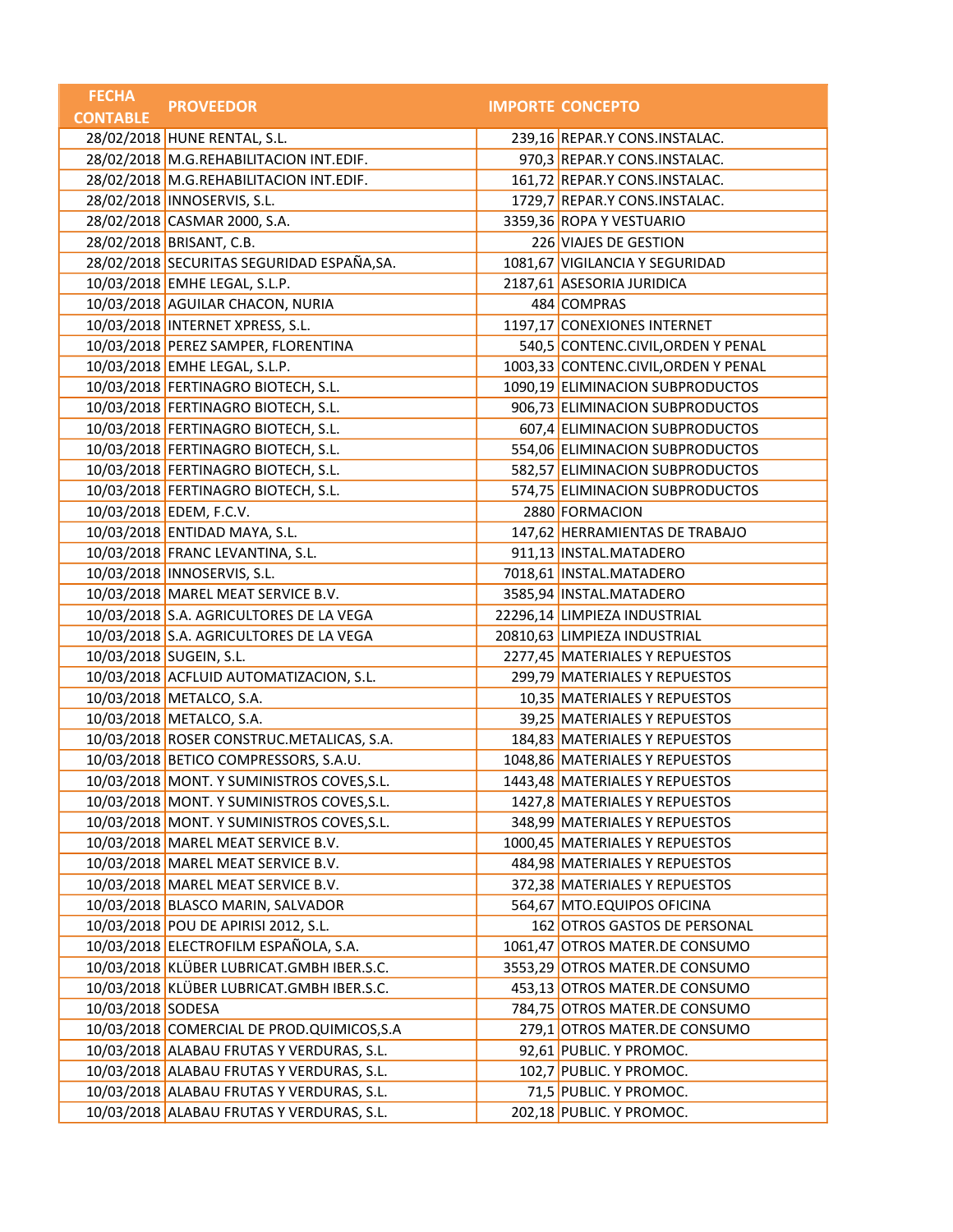| <b>FECHA</b>          | <b>PROVEEDOR</b>                           | <b>IMPORTE CONCEPTO</b>           |
|-----------------------|--------------------------------------------|-----------------------------------|
| <b>CONTABLE</b>       |                                            |                                   |
|                       | 10/03/2018 ALABAU FRUTAS Y VERDURAS, S.L.  | 200,62 PUBLIC. Y PROMOC.          |
|                       | 10/03/2018 ALABAU FRUTAS Y VERDURAS, S.L.  | 246,27 PUBLIC. Y PROMOC.          |
|                       | 10/03/2018 ALABAU FRUTAS Y VERDURAS, S.L.  | 156 PUBLIC. Y PROMOC.             |
|                       | 10/03/2018 ALABAU FRUTAS Y VERDURAS, S.L.  | 11,94 PUBLIC. Y PROMOC.           |
|                       | 10/03/2018 ALABAU FRUTAS Y VERDURAS, S.L.  | 68,57 PUBLIC. Y PROMOC.           |
|                       | 10/03/2018 ALABAU FRUTAS Y VERDURAS, S.L.  | 60,06 PUBLIC. Y PROMOC.           |
|                       | 10/03/2018 ALABAU FRUTAS Y VERDURAS, S.L.  | 176,78 PUBLIC. Y PROMOC.          |
|                       | 10/03/2018 ALABAU FRUTAS Y VERDURAS, S.L.  | 64,51 PUBLIC. Y PROMOC.           |
|                       | 10/03/2018 ALABAU FRUTAS Y VERDURAS, S.L.  | 72,23 PUBLIC. Y PROMOC.           |
|                       | 10/03/2018 ALABAU FRUTAS Y VERDURAS, S.L.  | 58,5 PUBLIC. Y PROMOC.            |
|                       | 10/03/2018 ALABAU FRUTAS Y VERDURAS, S.L.  | 33,7 PUBLIC. Y PROMOC.            |
|                       | 10/03/2018 ARCOFLOR, S.L.                  | 201,67 PUBLIC.Y PROMOC.           |
|                       | 10/03/2018 NAVAFLOR, S.C.                  | 726,57 PUBLIC.Y PROMOC.           |
|                       | 10/03/2018 RUVI FLOR, S.L.                 | 124,88 PUBLIC.Y PROMOC.           |
|                       | 10/03/2018 ROIG CONCA, ELVIRA ADELINA      | 212 PUBLIC.Y PROMOC.              |
|                       | 10/03/2018 FLOR-ALFA, S.L.                 | 44,47 PUBLIC.Y PROMOC.            |
|                       | 10/03/2018 ALGEPLANT, S.A.                 | 82,5 PUBLIC.Y PROMOC.             |
| 10/03/2018 ARTFLOR    |                                            | 91,91 PUBLIC.Y PROMOC.            |
| 10/03/2018 ARTFLOR    |                                            | 18,59 PUBLIC.Y PROMOC.            |
|                       | 10/03/2018 PASCALINE DIEDHIOU COLY         | 449,46 PUBLIC.Y PROMOC.           |
|                       | 10/03/2018 RODRIGUEZ RODRIGUEZ, CARLOS     | 19,96 PUBLIC.Y PROMOC.            |
|                       | 10/03/2018 GALACTICBLUM, S.L.              | 31,62 PUBLIC.Y PROMOC.            |
|                       | 10/03/2018 MARTI BARREDA, CESAR            | 212 PUBLIC.Y PROMOC.              |
|                       | 10/03/2018 AGROPONS, S.L.                  | 50,32 PUBLIC.Y PROMOC.            |
|                       | 10/03/2018 NAVAFLOR, S.C.                  | 880,15 RELACIONES PUBLICAS        |
| 10/03/2018 CITI, S.A. |                                            | 2031,88 REPAR.Y CONS.INSTALAC.    |
|                       | 10/03/2018 CASMAR 2000, S.A.               | 615,87 REPAR.Y CONS.INSTALAC.     |
|                       | 10/03/2018 MONT. Y SUMINISTROS COVES, S.L. | 716,32 REPAR.Y CONS.INSTALAC.     |
|                       | 10/03/2018 MARTINEZ ARCE, SANTIAGO         | 52,82 REPAR.Y CONS.INSTALAC.      |
|                       | 10/03/2018 ALAPONT SOLUC.LOGISTICAS, S.L.  | 745,77 REPAR.Y CONS.INSTALAC.     |
|                       | 10/03/2018 BLUEDEC, S.L.                   | 863,75 REPAR.Y CONS.INSTALAC.     |
|                       | 10/03/2018 ALUMENTUM, S.L.                 | 1067,95 REPAR.Y CONS.INSTALAC.    |
|                       | 10/03/2018 CAROMETEC SPAIN, S.L.           | 943,62 REPAR.Y CONS.INSTALAC.     |
|                       | 10/03/2018   INNOSERVIS, S.L.              | 272,25 REPAR.Y CONS.INSTALAC.     |
|                       | 10/03/2018 ALEIXANDRE ROMERO, JUAN JOSE    | 80,99 REPAR.Y CONS.INSTALAC.      |
|                       | 10/03/2018  INGESIS AUTOMATIZACION, S.L.   | 875,22 REPAR.Y CONS.INSTALAC.     |
|                       | 10/03/2018 REYSAN ATLANTIC, S.L.           | 806,16 ROPA Y VESTUARIO           |
|                       | 10/03/2018 VALORA PREVENCION, S.L.U.       | 1042,45 SERV. MEDICOS             |
|                       | 10/03/2018 PROVACUNO                       | 1721,83 TASA EXT. NORMA PROVACUNO |
|                       | 12/03/2018 FERTINAGRO BIOTECH, S.L.        | 57,16 ELIMINACION SUBPRODUCTOS    |
|                       | 12/03/2018 FERTINAGRO BIOTECH, S.L.        | 27,35 ELIMINACION SUBPRODUCTOS    |
|                       | 12/03/2018 ACFLUID AUTOMATIZACION, S.L.    | 46,92 REPAR.Y CONS.INSTALAC.      |
|                       | 13/03/2018 BDINST ASESORES, S.L.           | 1061,91 ASESORAMIENTO EXTERNO     |
|                       | 13/03/2018 BDINST ASESORES, S.L.           | 1061,91 ASESORAMIENTO EXTERNO     |
|                       | 13/03/2018 ALABAU FRUTAS Y VERDURAS, S.L.  | 81,59 PUBLIC. Y PROMOC.           |
|                       | 13/03/2018 SOCARRAT STUDIO, S.L.           | 2904 PUBLIC. Y PROMOC.            |
|                       | 13/03/2018 MULTICOPIA VALENCIA, S.L.       | 90,75 PUBLIC. Y PROMOC.           |
|                       | 13/03/2018 MULTICOPIA VALENCIA, S.L.       | 2222,83 PUBLIC. Y PROMOC.         |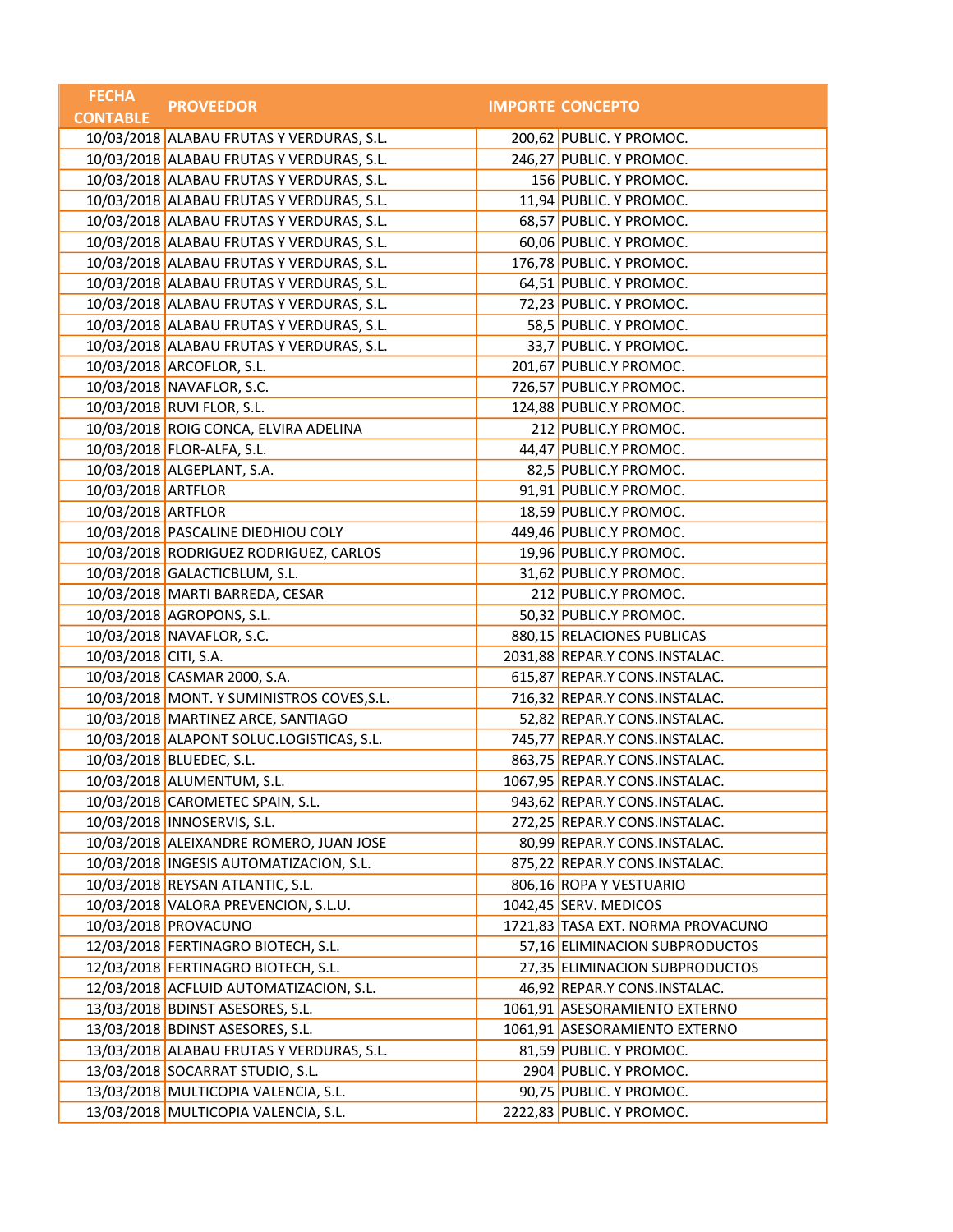| <b>FECHA</b>         | <b>PROVEEDOR</b>                           | <b>IMPORTE CONCEPTO</b>               |
|----------------------|--------------------------------------------|---------------------------------------|
| <b>CONTABLE</b>      |                                            |                                       |
|                      | 13/03/2018 BOIX SANZ, JORGE ANTONIO        | 15,08 PUBLIC. Y PROMOC.               |
|                      | 13/03/2018 CABRERA RODA, RAMON             | 636 PUBLIC. Y PROMOC.                 |
|                      | 14/03/2018 OFITAKE, S.L.                   | 533,82 MATERIAL DE OFICINA            |
|                      | 14/03/2018 ACFLUID AUTOMATIZACION, S.L.    | 273,88 MATERIALES Y REPUESTOS         |
|                      | 14/03/2018 PARQUES Y JARDINES FABREGAS, SA | 138,55 MATERIALES Y REPUESTOS         |
|                      | 15/03/2018 TEIXIDO CORRATGE FRANCISCO JAV  | 989,78 ASESORAMIENTO INFORMATICO      |
|                      | 15/03/2018 BDINST ASESORES, S.L.           | 1061,91 ASESORIA FISCAL               |
|                      | 15/03/2018 TELEFONICA DE ESPAÑA, S.A.      | 657,7 CONSUM.TELEF.PROPIOS            |
|                      | 15/03/2018 TELEFONICA DE ESPAÑA, S.A.      | 45,39 CONSUM.TELEF.PROPIOS            |
|                      | 15/03/2018 TELEFONICA DE ESPAÑA, S.A.      | 30,4 CONSUM.TELEF.PROPIOS             |
|                      | 15/03/2018 TELEFONICA DE ESPAÑA, S.A.      | 33,56 CONSUM.TELEF.PROPIOS            |
|                      | 15/03/2018 S.ESTATAL CORREOS Y TELEGR.SA   | 233,85 FRANQUEO                       |
|                      | 15/03/2018 S.A. AGRICULTORES DE LA VEGA    | 21005,2 LIMPIEZA INDUSTRIAL           |
|                      | 15/03/2018 S.A. AGRICULTORES DE LA VEGA    | 22504,61 LIMPIEZA INDUSTRIAL          |
|                      | 15/03/2018 AMBIENTALYS CONSULT.Y ANAL.S.L  | 230,02 MTO.CONTROL AGUA               |
|                      | 15/03/2018 SCIDAD.ESPAÑOLA RADIODIFUS, S.A | 3630 PUBLIC. Y PROMOC.                |
|                      | 15/03/2018 BOIX SANZ, JORGE ANTONIO        | 4,2 PUBLIC. Y PROMOC.                 |
|                      | 15/03/2018 SANTOS Y TAMAIN, S.L.           | 5187,03 REPAR.Y CONS.INSTALAC.        |
|                      | 20/03/2018 ENRIQUE GALVEZ Y ASOC., S.L.    | 726 CONTENC.CIVIL, ORDEN Y PENAL      |
|                      | 20/03/2018 ENDESA ENERGIA, S.A.            | 7125,11 ENERGIA                       |
|                      | 20/03/2018 ENDESA ENERGIA, S.A.            | 7165,45 ENERGIA                       |
|                      | 20/03/2018 ZERO GRAUS TERMODINAMICA, S.L.  | 1651,65 INSTAL.MATADERO               |
| 20/03/2018 PPS, S.A. |                                            | 1714,82 LIMPIEZA DESPOJOS             |
|                      | 20/03/2018 GIL INDUSTRIAS GRAFICAS, S.L.   | 290,4 MATERIAL DE OFICINA             |
|                      | 20/03/2018 DUROMIT SUELOS AGROALIM., S.A.  | 906,52 MATERIALES Y REPUESTOS         |
|                      | 20/03/2018 IND.TECNICO ALIMENTARIA, S.A.   | 2803,91 MATERIALES Y REPUESTOS        |
|                      | 20/03/2018 QUINSU, S.L.                    | 526,79 MATERIALES Y REPUESTOS         |
|                      | 20/03/2018 XYLEM WATER SOLUT.ESPAÑA, S.A.  | 2041,15 MATERIALES Y REPUESTOS        |
|                      | 20/03/2018 MAREL MEAT SERVICE B.V.         | 227,64 MATERIALES Y REPUESTOS         |
|                      | 20/03/2018 TEINSA, S.L.                    | 963,77 OTROS MATER.DE CONSUMO         |
|                      | 20/03/2018 QUINSU, S.L.                    | 1374,22 OTROS MATER.DE CONSUMO        |
|                      | 20/03/2018 KLÜBER LUBRICAT.GMBH IBER.S.C.  | 1038,65 OTROS MATER.DE CONSUMO        |
|                      | 20/03/2018 KLÜBER LUBRICAT.GMBH IBER.S.C.  | 4800,64 OTROS MATER.DE CONSUMO        |
|                      | 20/03/2018 FRONTMATEC, S.L.                | 528,39 OTROS MATER.DE CONSUMO         |
|                      | 20/03/2018 WATER & PROCESS TECHNOLOGIES    | 1049,25 OTROS MATER.DE CONSUMO        |
|                      | 20/03/2018 MULTICOPIA VALENCIA, S.L.       | 480,36 PUBLIC. Y PROMOC.              |
|                      | 20/03/2018 ALAPONT SOLUC.LOGISTICAS, S.L.  | 889,71 REP.Y CONSER. SINIESTROS EXTR. |
|                      | 20/03/2018 SOMEVA, S.L.                    | 66,53 REPAR.Y CONS.INSTALAC.          |
|                      | 20/03/2018 HUNE RENTAL, S.L.               | 389,39 REPAR.Y CONS.INSTALAC.         |
|                      | 20/03/2018 ALUMENTUM, S.L.                 | 684,58 REPAR.Y CONS.INSTALAC.         |
|                      | 20/03/2018 ZERO GRAUS TERMODINAMICA, S.L.  | 460,73 REPAR.Y CONS.INSTALAC.         |
|                      | 20/03/2018 ZERO GRAUS TERMODINAMICA, S.L.  | 388,71 REPAR.Y CONS.INSTALAC.         |
|                      | 21/03/2018 ANTICIMEX 3D SANIDAD AMB., S.A. | 2885,85 DESRAT.Y DESINSEC.            |
|                      | 21/03/2018 DESATASCO EXPRESS, S.L.         | 641,3 REPAR.Y CONS.INSTALAC.          |
|                      | 22/03/2018 IND.TECNICO ALIMENTARIA, S.A.   | 1462,96 MATERIALES Y REPUESTOS        |
|                      | 22/03/2018 JARVIS SPAIN, S.L.              | 1411,88 MATERIALES Y REPUESTOS        |
|                      | 22/03/2018 JUAREZ GONZALEZ, JAVIER MAXIMO  | 13,64 NOTARIAS                        |
|                      | 22/03/2018 SOLENIS HISPANIA, S.A.          | 4646,4 OTROS MATER.DE CONSUMO         |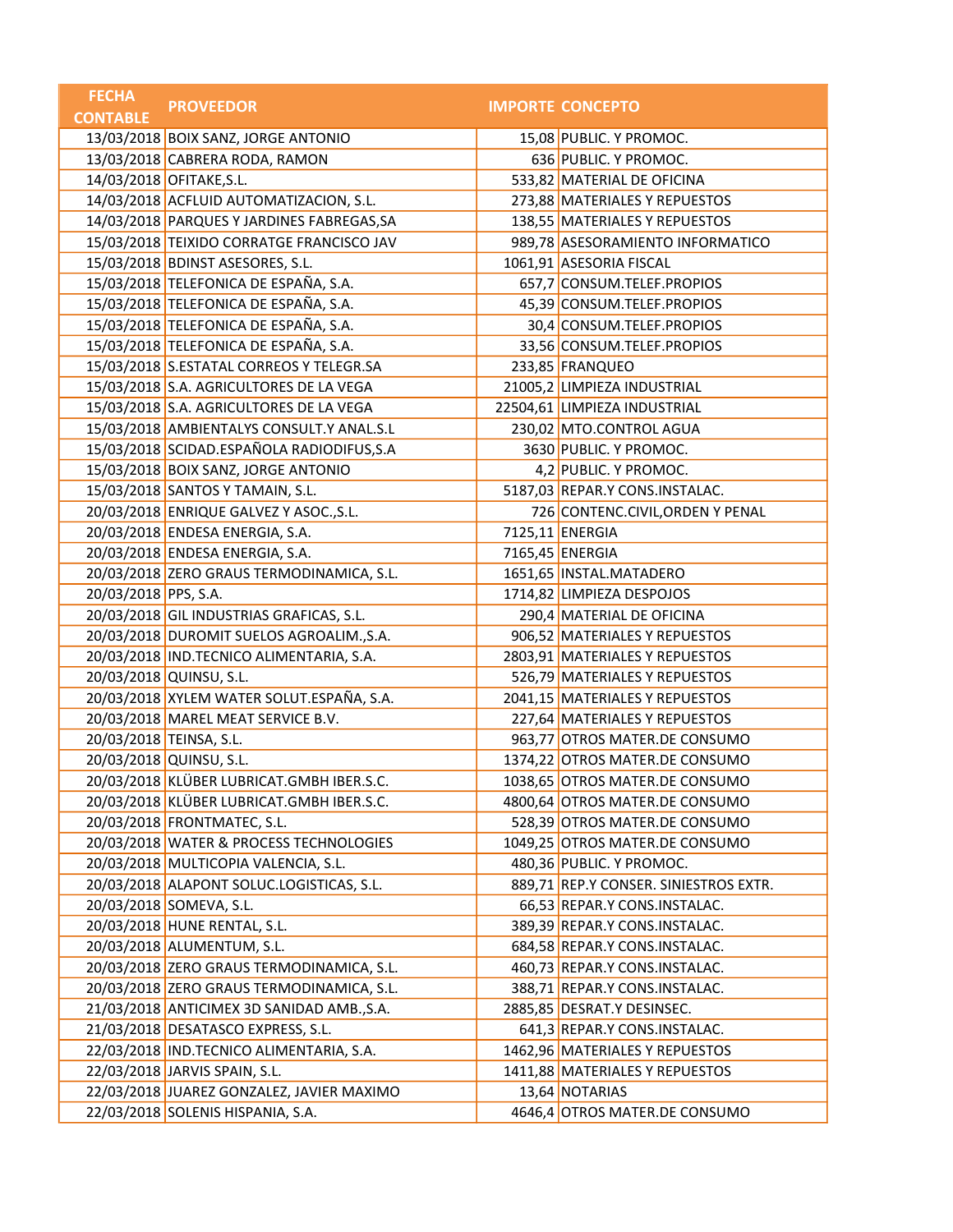| <b>FECHA</b>    | <b>PROVEEDOR</b>                           |                  | <b>IMPORTE CONCEPTO</b>               |
|-----------------|--------------------------------------------|------------------|---------------------------------------|
| <b>CONTABLE</b> |                                            |                  |                                       |
|                 | 22/03/2018 NAVAFLOR, S.C.                  |                  | 82,94 RELACIONES PUBLICAS             |
|                 | 22/03/2018 COMPUTER SERV.Y MANTEN., S.L.   |                  | 202,75 REPAR.Y CONS.EQUIPOS INFORMAT. |
|                 | 22/03/2018 TEINSA, S.L.                    |                  | 95,03 REPAR.Y CONS.INSTALAC.          |
|                 | 22/03/2018 ZERO GRAUS TERMODINAMICA, S.L.  |                  | 1925,12 REPAR.Y CONS.INSTALAC.        |
|                 | 23/03/2018 IMPACTO VALENCIA, S.L.          |                  | 671,01 CENRO ADMON.                   |
|                 | 23/03/2018 VODAFONE ESPAÑA, S.A.           |                  | 1468,71 CONSUM.TELEF.PROPIOS          |
|                 | 23/03/2018 TRATAMIENTOS MARFITE, S.L.      |                  | 2857,11 DESRAT.Y DESINSEC.            |
|                 | 23/03/2018 IBERDROLA, S.A.                 |                  | 1318,85 ELECT.POR CTA.TERCEROS        |
|                 | 23/03/2018 EDEM, F.C.V.                    |                  | 3120 FORMACION                        |
|                 | 23/03/2018 CSB-SYSTEM ESPAÑA, S.L.         |                  | 735,38 MANT.SOFTWARE SALA             |
|                 | 23/03/2018 METALCO, S.A.                   |                  | 297,42 MATERIALES Y REPUESTOS         |
|                 | 23/03/2018 VICMATIC, S.L.                  |                  | 107,82 MATERIALES Y REPUESTOS         |
|                 | 23/03/2018 VAL-SUR, S.L.                   |                  | 905,24 MATERIALES Y REPUESTOS         |
|                 | 23/03/2018 ELECTRO-STOCKS                  |                  | 1397,95 MATERIALES Y REPUESTOS        |
|                 | 23/03/2018 SPIRAX-SARCO, S.A.              |                  | 419,14 MATERIALES Y REPUESTOS         |
|                 | 23/03/2018 TAMARIT ORTEGA, JOSE LUIS       |                  | 111,65 OTROS MATER.DE CONSUMO         |
|                 | 23/03/2018 BETICO COMPRESSORS, S.A.U.      |                  | 2361,86 REPAR.Y CONS.INSTALAC.        |
|                 | 23/03/2018 ALAPONT SOLUC.LOGISTICAS, S.L.  |                  | 592,39 REPAR.Y CONS.INSTALAC.         |
|                 | 23/03/2018 ZERO GRAUS TERMODINAMICA, S.L.  |                  | 334,93 REPAR.Y CONS.INSTALAC.         |
|                 | 23/03/2018 ZERO GRAUS TERMODINAMICA, S.L.  |                  | 62,01 REPAR.Y CONS.INSTALAC.          |
|                 | 23/03/2018 AISLAMIENTOS TECCA, S.L.        |                  | 949,85 REPAR.Y CONS.INSTALAC.         |
|                 | 23/03/2018 CASMAR 2000, S.A.               |                  | 1369,57 ROPA Y VESTUARIO              |
|                 | 23/03/2018 ELECTROTECNIA MONRABAL, S.L.    |                  | 8078,17 SACRIFICIO PORCINO FASE II    |
|                 | 25/03/2018 RC QUALITY CONSULTORES, S.L.    |                  | 1573 ASESORAMIENTO CALIDAD            |
|                 | 25/03/2018 LLORENS FERNANDEZ, MªAMPARO     |                  | 1537 ASESORIA JURIDICA                |
|                 | 25/03/2018 TELEFONICA DE ESPAÑA, S.A.      |                  | 40,27 CONSUM.TELEF.PROPIOS            |
|                 | 25/03/2018 TELEFONICA SERV.MOVILES, S.A.   |                  | 42,35 CONSUM.TELEF.PROPIOS            |
|                 | 25/03/2018 VODAFONE ESPAÑA, S.A.           |                  | 294,76 CONSUM.TELEF.PROPIOS           |
|                 | 25/03/2018 EDP ENERGIA, S.A.               |                  | 1093,28 CONSUMOS ELECTRICIDAD         |
|                 | 25/03/2018 EDP ENERGIA, S.A.               |                  | 874,91 CONSUMOS ELECTRICIDAD          |
|                 | 25/03/2018 IBERDROLA, S.A.                 |                  | 1315,72 ELECT.POR CTA.TERCEROS        |
|                 | 25/03/2018 RESID-CONTROL, S.L.             |                  | 4482,23 ELIMINACION LODOS DEPURADORA  |
|                 | 25/03/2018 ENDESA ENERGIA, S.A.            |                  | $6249,7$ ENERGIA                      |
|                 | 25/03/2018 ENDESA ENERGIA, S.A.            |                  | 6211,15 ENERGIA                       |
|                 | 25/03/2018 ENDESA ENERGIA, S.A.            | 96216,44 ENERGIA |                                       |
|                 | 25/03/2018 ENDESA ENERGIA, S.A.            | 87472,84 ENERGIA |                                       |
|                 | 25/03/2018 ENDESA ENERGIA, S.A.            | 87985,31 ENERGIA |                                       |
|                 | 25/03/2018 ENDESA ENERGIA, S.A.            | 51915,58 ENERGIA |                                       |
|                 | 25/03/2018 TELEFONICA ON THE SPOT SER. SA  |                  | 31,45 HILO MUSICAL CENTRALITA         |
|                 | 25/03/2018 TELEFONICA ON THE SPOT SER. SA  |                  | 45,94 HILO MUSICAL MERCADOS           |
|                 | 25/03/2018 TELEFONICA ON THE SPOT SER. SA  |                  | 44,23 HILO MUSICAL MERCADOS           |
|                 | 25/03/2018 TELEFONICA ON THE SPOT SER. SA  |                  | 45,94 HILO MUSICAL MERCADOS           |
|                 | 25/03/2018 TELEFONICA ON THE SPOT SER. SA  |                  | 44,23 HILO MUSICAL MERCADOS           |
|                 | 25/03/2018 ACCIONA FACILITY SERVICES, S.A  |                  | 57419,67 LIMPIEZA                     |
|                 | 25/03/2018 CSB-SYSTEM ESPAÑA, S.L.         |                  | 735,38 MANT.SOFTWARE SALA             |
|                 | 25/03/2018 OFITAKE, S.L.                   |                  | 648,63 MATERIAL DE OFICINA            |
|                 | 25/03/2018 METALCO, S.A.                   |                  | 317,37 MATERIALES Y REPUESTOS         |
|                 | 25/03/2018 T.RAFAEL CUBELLS BALLESTER, S.L |                  | 88,57 MATERIALES Y REPUESTOS          |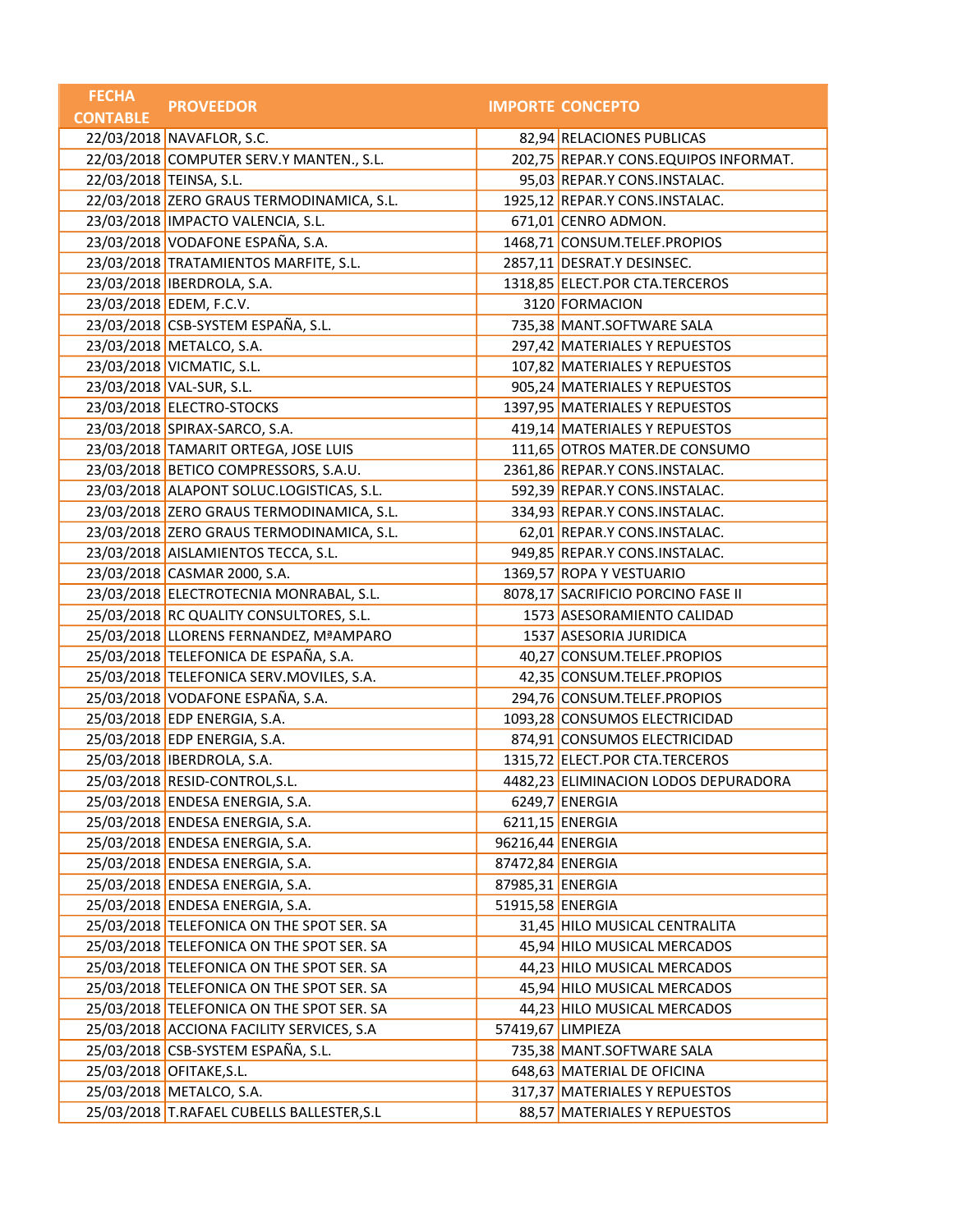| <b>FECHA</b>    | <b>PROVEEDOR</b>                           | <b>IMPORTE CONCEPTO</b>               |
|-----------------|--------------------------------------------|---------------------------------------|
| <b>CONTABLE</b> |                                            |                                       |
|                 | 25/03/2018 VICMATIC, S.L.                  | 471,77 MATERIALES Y REPUESTOS         |
|                 | 25/03/2018 GARCIA ZACARES, S.L.            | 221,64 MATERIALES Y REPUESTOS         |
|                 | 25/03/2018 FRONTMATEC, S.L.                | 2735,88 MATERIALES Y REPUESTOS        |
|                 | 25/03/2018 FRONTMATEC, S.L.                | 896,22 MATERIALES Y REPUESTOS         |
|                 | 25/03/2018 SUMINISTROS GEN.VALENCIA, S.L.  | 4632,98 MATERIALES Y REPUESTOS        |
|                 | 25/03/2018 CONFIMAT MATERIALES, S.L.       | 164,97 MATERIALES Y REPUESTOS         |
|                 | 25/03/2018 CONFIMAT MATERIALES, S.L.       | 125,36 MATERIALES Y REPUESTOS         |
|                 | 25/03/2018 MAREL MEAT SERVICE B.V.         | 2972,17 MATERIALES Y REPUESTOS        |
|                 | 25/03/2018 ABC ARQUITECTURA MODULAR, S.L.  | 66,55 OTRAS INST.SALA DESP.PORCINO    |
|                 | 25/03/2018 FLORS MONTAÑANA, S.L.           | 66,6 PUBLIC. Y PROMOC.                |
|                 | 25/03/2018 B & E AUTOEDICION, S.L.         | 726 PUBLIC.Y PROMOC.                  |
|                 | 25/03/2018 MAVAINSA, S.L.                  | 774,42 REPAR.Y CONS.INSTALAC.         |
|                 | 25/03/2018 MAVAINSA, S.L.                  | 1915,03 REPAR.Y CONS.INSTALAC.        |
|                 | 25/03/2018 ALAPONT SOLUC.LOGISTICAS, S.L.  | 299,48 REPAR.Y CONS.INSTALAC.         |
|                 | 25/03/2018 BURGUET SISTEMAS, S.L.U.        | 16076,06 URBANIZACION                 |
|                 | 25/03/2018 IND.TECNICO ALIMENTARIA, S.A.   | 4295,5 UTILLAJE SALA DESP.PORCINO     |
|                 | 27/03/2018 EDEM, F.C.V.                    | 3510 FORMACION                        |
|                 | 27/03/2018 INFORMATICA ORDENATA, S.L.      | 26,98 MATERIAL DE OFICINA             |
|                 | 27/03/2018 GRAFICAS BENIFAYO, S.L.         | 3500,53 MATERIAL DE OFICINA           |
|                 | 27/03/2018 JOHNSON CONTROLS ESPAÑA, S.L.   | 2569,83 OTROS MATER.DE CONSUMO        |
|                 | 27/03/2018 ADDO IMPRESORES, S.A.L.         | 1126,51 PUBLIC.Y PROMOC.              |
|                 | 27/03/2018 JOHNSON CONTROLS ESPAÑA, S.L.   | 602,7 REPAR.Y CONS.INSTALAC.          |
|                 | 27/03/2018 JOHNSON CONTROLS ESPAÑA, S.L.   | 311,09 REPAR.Y CONS.INSTALAC.         |
|                 | 27/03/2018 ALUMENTUM, S.L.                 | 267,14 REPAR.Y CONS.INSTALAC.         |
|                 | 27/03/2018 ZERO GRAUS TERMODINAMICA, S.L.  | 81,68 REPAR.Y CONS.INSTALAC.          |
|                 | 31/03/2018 TEIXIDO CORRATGE FRANCISCO JAV  | 989,78 ASESOR.INFORMAT.               |
|                 | 31/03/2018 BDINST ASESORES, S.L.           | 1061,91 ASESORIA FISCAL               |
|                 | 31/03/2018 EMHE LEGAL, S.L.P.              | 2187,61 ASESORIA JURIDICA             |
|                 | 31/03/2018 LLORENS FERNANDEZ, MªAMPARO     | 1537 ASESORIA JURIDICA                |
|                 | 31/03/2018 TERNERA NATURAL BALLESTER, S.L. | 4438,33 COMPRAS                       |
|                 | 31/03/2018 VALBOVIS, S.L.                  | 534,32 COMPRAS                        |
|                 | 31/03/2018 SAURA VILANOVA, S.L.            | 523,3 COMPRAS                         |
|                 | 31/03/2018 HNOS. ORTI OLMOS SAT 8313       | 851,76 COMPRAS                        |
|                 | 31/03/2018 CARNES A.SORIANO E HIJOS, S.L.  | 736,62 COMPRAS                        |
|                 | 31/03/2018 S.AGR.Y GANAD. DE CHESTE, S.L.  | 5490,44 COMPRAS                       |
|                 | 31/03/2018 RIERA FERRER, ENRIQUE           | 4608,96 COMPRAS                       |
|                 | 31/03/2018 JAIME SANCHEZ TELLO, S.L.       | 1563,51 COMPRAS                       |
|                 | 31/03/2018 CARSI ALANDI, VICENTE           | 1427,01 COMPRAS                       |
|                 | 31/03/2018 VIÑOLES MONCHO, BLAS            | 467,24 COMPRAS                        |
|                 | 31/03/2018 GANADOS BLAYET, S.L.            | 98,68 COMPRAS                         |
|                 | 31/03/2018 ENDESA ENERGIA, S.A.            | 5965,45 CONSUMOS ELECTRICIDAD         |
|                 | 31/03/2018 ENDESA ENERGIA, S.A.            | 77779,38 CONSUMOS ELECTRICIDAD        |
|                 | 31/03/2018 ENDESA ENERGIA, S.A.            | 7387,27 CONSUMOS ELECTRICIDAD         |
|                 | 31/03/2018 LABORATORIOS TACSA, S.L.        | 601,98 CONTROL ANALIT.CARNES Y CANALE |
|                 | 31/03/2018 LABORATORIOS TACSA, S.L.        | 844,58 CONTROL ANALIT.CARNES Y CANALE |
|                 | 31/03/2018 COMITE D'AGRICULTURA ECOLOGICA  | 568 CUOTAS ASOCIACIONES               |
|                 | 31/03/2018 COMITE D'AGRICULTURA ECOLOGICA  | 25 CUOTAS ASOCIACIONES                |
|                 | 31/03/2018 AL AIR LIQUIDE ESPAÑA, S.A.     | 2904,83 GASES MATADERO                |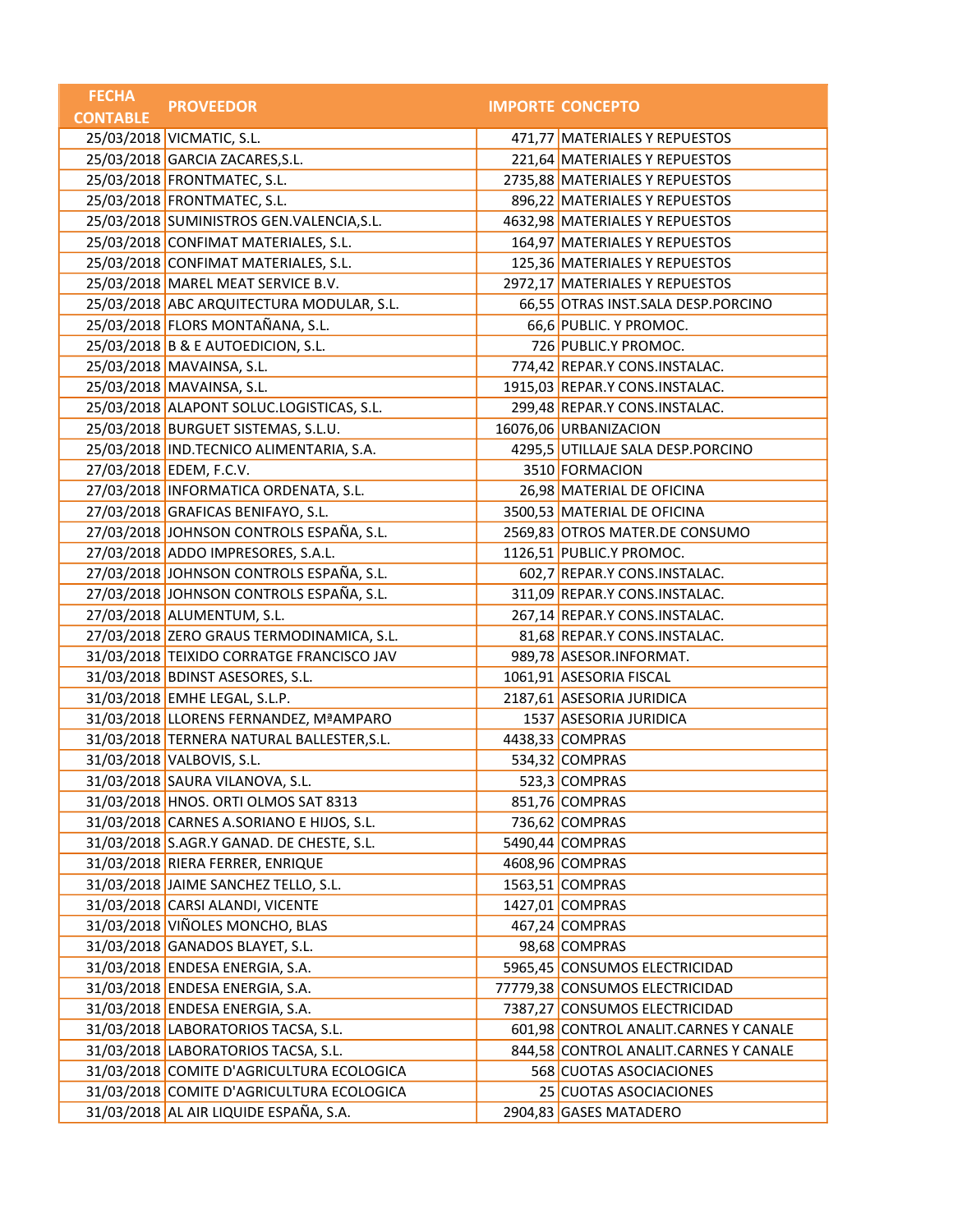| <b>FECHA</b>           | <b>PROVEEDOR</b>                           | <b>IMPORTE CONCEPTO</b>               |
|------------------------|--------------------------------------------|---------------------------------------|
| <b>CONTABLE</b>        |                                            |                                       |
|                        | 31/03/2018 AL AIR LIQUIDE ESPAÑA, S.A.     | 4266,82 GASES MATADERO                |
|                        | 31/03/2018 MERCAFILO, S.L.                 | 234,74 HERRAMIENTAS DE TRABAJO        |
|                        | 31/03/2018 GARCIA CUENCA, JUAN CARLOS      | 1989,24 HERRAMIENTAS DE TRABAJO       |
|                        | 31/03/2018 ENTIDAD MAYA, S.L.              | 247,11 HERRAMIENTAS DE TRABAJO        |
|                        | 31/03/2018 ENTIDAD MAYA, S.L.              | 166,98 HERRAMIENTAS DE TRABAJO        |
|                        | 31/03/2018 TELEFONICA ON THE SPOT SER. SA  | 31,45 HILO MUSICAL CENTRALITA         |
|                        | 31/03/2018 S.A. AGRICULTORES DE LA VEGA    | 2182,32 JARDINERIA                    |
|                        | 31/03/2018 INTERNATIONAL CASING PRODUCTS   | 3026,7 LIMPIEZA DESPOJOS              |
|                        | 31/03/2018 INTERNATIONAL CASING PRODUCTS   | 3813,62 LIMPIEZA DESPOJOS             |
|                        | 31/03/2018 INTERNATIONAL CASING PRODUCTS   | 2424,86 LIMPIEZA DESPOJOS             |
|                        | 31/03/2018 INTERNATIONAL CASING PRODUCTS   | 3978,09 LIMPIEZA DESPOJOS             |
|                        | 31/03/2018 S.A. AGRICULTORES DE LA VEGA    | 21005,2 LIMPIEZA INDUSTRIAL           |
|                        | 31/03/2018 S.A. AGRICULTORES DE LA VEGA    | 22504,61 LIMPIEZA INDUSTRIAL          |
|                        | 31/03/2018 ACCIONA FACILITY SERVICES, S.A  | 57419,67 LIMPIEZA INDUSTRIAL INTERIOR |
|                        | 31/03/2018 ILUNION LIMPIEZA Y MEDIO., S.A. | 5045,49 LIMPIEZA OFICINAS             |
|                        | 31/03/2018 WORK MAN ACP SOC.COOPERATIVA    | 635956,39 MAQUILA EXT.DESP.BÁSICO     |
|                        | 31/03/2018 GIL INDUSTRIAS GRAFICAS, S.L.   | 504,57 MATERIAL DE OFICINA            |
|                        | 31/03/2018 OFITAKE, S.L.                   | 220,85 MATERIAL DE OFICINA            |
|                        | 31/03/2018 SUGEIN, S.L.                    | 353,27 MATERIALES Y REPUESTOS         |
|                        | 31/03/2018 ACFLUID AUTOMATIZACION, S.L.    | 1523,73 MATERIALES Y REPUESTOS        |
|                        | 31/03/2018 ACFLUID AUTOMATIZACION, S.L.    | 245,86 MATERIALES Y REPUESTOS         |
|                        | 31/03/2018 IND.TECNICO ALIMENTARIA, S.A.   | 849,2 MATERIALES Y REPUESTOS          |
|                        | 31/03/2018 GUERRERO COVES, S.L.            | 480,25 MATERIALES Y REPUESTOS         |
|                        | 31/03/2018 SUMINISTROS MARVAL, S.L.        | 94,54 MATERIALES Y REPUESTOS          |
|                        | 31/03/2018 MONT. Y SUMINISTROS COVES, S.L. | 428,34 MATERIALES Y REPUESTOS         |
|                        | 31/03/2018 TRANSMIVAL, S.L.                | 911,58 MATERIALES Y REPUESTOS         |
|                        | 31/03/2018 REPRESENTACIONES MASIDE, S.L.   | 3531,84 MATERIALES Y REPUESTOS        |
|                        | 31/03/2018 DIECAR ASOCIADOS, S.L.          | 10,22 MATERIALES Y REPUESTOS          |
|                        | 31/03/2018 DEXIBERICA SOL.IND., S.A.U.     | 28,7 MATERIALES Y REPUESTOS           |
| 31/03/2018 NETYA, S.L. |                                            | 780,45 MATERIALES Y REPUESTOS         |
|                        | 31/03/2018 JARVIS SPAIN, S.L.              | 1329,85 MATERIALES Y REPUESTOS        |
|                        | 31/03/2018 JARVIS SPAIN, S.L.              | 106,75 MATERIALES Y REPUESTOS         |
|                        | 31/03/2018 CONFIMAT MATERIALES, S.L.       | 54,81 MATERIALES Y REPUESTOS          |
|                        | 31/03/2018 JULIAN ALAGARDA MICO, S.L.      | 54,86 MATERIALES Y REPUESTOS          |
|                        | 31/03/2018 ELECTROTECNIA MONRABAL, S.L.    | 45368,1 OTROS CONTRATOS MTO.          |
|                        | 31/03/2018 PRESENCIAL TIME, S.L.           | 60,5 OTROS CONTRATOS MTO.             |
|                        | 31/03/2018 TEINSA, S.L.                    | 12,11 OTROS MATER.DE CONSUMO          |
|                        | 31/03/2018 TEINSA, S.L.                    | 201,94 OTROS MATER.DE CONSUMO         |
|                        | 31/03/2018 MONT. Y SUMINISTROS COVES, S.L. | 122,55 OTROS MATER.DE CONSUMO         |
|                        | 31/03/2018 TRANSP.NAVARRO Y ESTEVE, S.L.   | 1634,35 OTROS MATER.DE CONSUMO        |
|                        | 31/03/2018 KLÜBER LUBRICAT.GMBH IBER.S.C.  | 221,65 OTROS MATER.DE CONSUMO         |
|                        | 31/03/2018 GAC CREATIVIDAD VISUAL          | 266,2 OTROS MATER.DE CONSUMO          |
|                        | 31/03/2018 PIERALISI ESPAÑA, S.L.U.        | 192,29 OTROS MATER.DE CONSUMO         |
| 31/03/2018 CAIBA, S.A. |                                            | 2148,1 OTROS MATER.DE CONSUMO         |
|                        | 31/03/2018 WATER & PROCESS TECHNOLOGIES    | 2375,9 OTROS MATER.DE CONSUMO         |
|                        | 31/03/2018 WATER & PROCESS TECHNOLOGIES    | 1956,57 OTROS MATER.DE CONSUMO        |
|                        | 31/03/2018 JULIAN ALAGARDA MICO, S.L.      | 75,9 OTROS MATER.DE CONSUMO           |
|                        | 31/03/2018 TEINSA, S.L.                    | 82,76 REPARACION INSTALACIONES        |